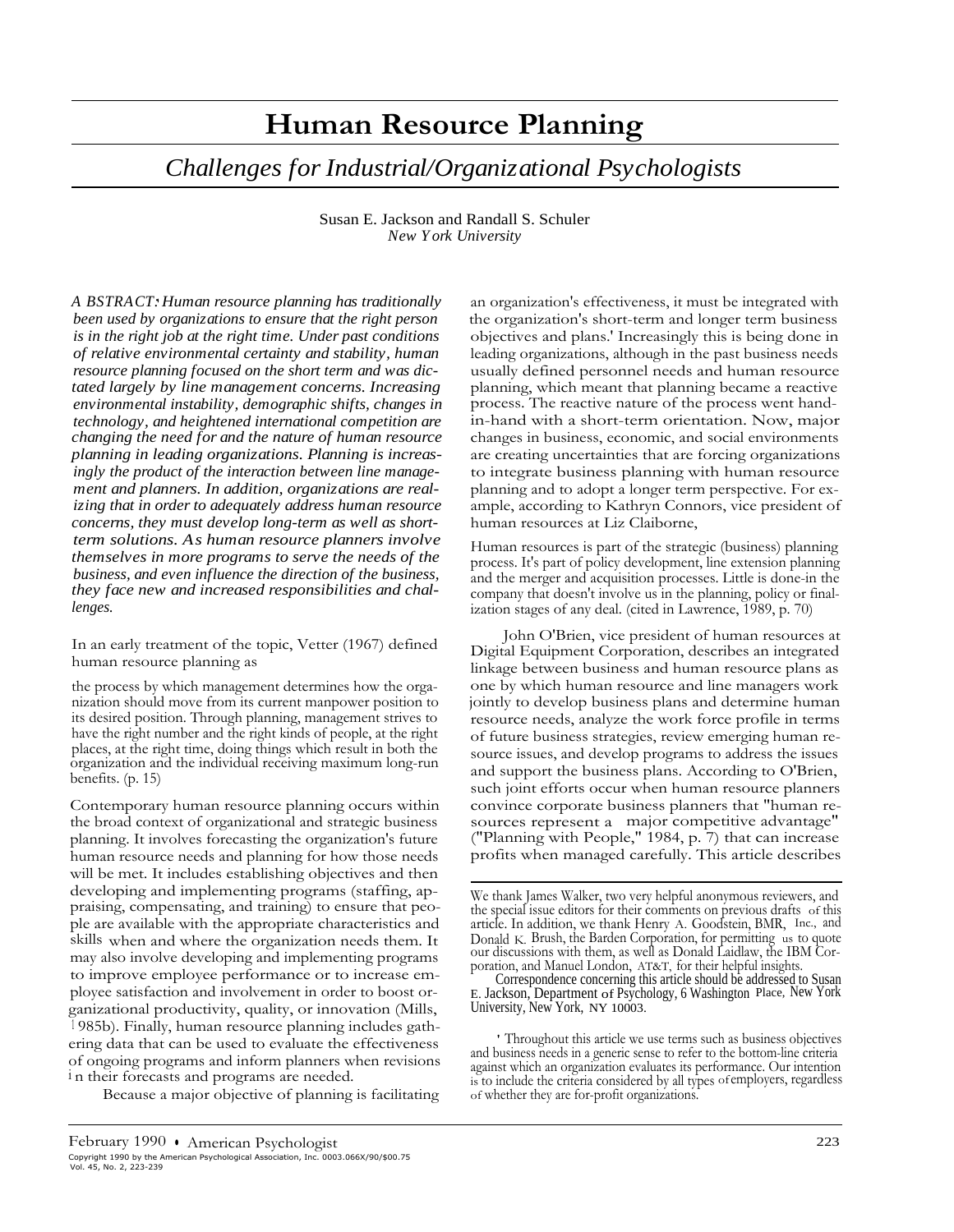some of the activities that industrial/organizational  $(I/O)$ psychologists are engaged in as they seek to improve the competitiveness of organizations through effective human resource planning.

# **Factors Underlying Increased Interest in Human Resource Planning**

Undoubtedly, there are many factors that account for the increased attention directed to human resource planning, but environmental forces-globalization, new technologies, economic conditions, and a changing work forceseem particularly potent (Dumaine, 1989; Dyer & Heyer, 1984; Greenhalgh, McKersie, & Gilkey, 1986). These create complexity and uncertainty for organizations. Uncertainty can interfere with efficient operations, so organizations typically attempt to reduce its impact; formal planning is one common tactic used by organizations to buffer themselves from environmental uncertainty (Thompson, 1967).

The changing characteristics of the work force, which is but one important environmental factor, make the need for planning evident. Between 1976 and 1980, the labor force grew an average of 2.8%, but between 1991 and 1995, the rate of growth will drop to 1.1 %. Additionally, whereas more than 3 million people joined the labor force in 1978, less than 2 million people are projected to enter the labor force each year from 1987 to 1995. Comparatively, the proportion of younger people (aged 16 to 24) and older people (aged 55 and over) in the work force will decline. People aged 25 to 54 will constitute a greater percentage of the labor force, increasing from  $61\%$  in 1975 to 73% in 1995. The number of mothers in the work force with children under one year old incre ased from 42% in 1980 to 55% in 1989. The ethnic mix of the labor force is also changing. The Bureau of Labor Statistics estimates that ethnic minorities will account for 57% of the growth in the labor force between now and the year 2000. Of the approximately 25 million workers added to the work force between 1985 and 2000, 42% are expected to be native White women and only 15% are expected to be native White men. Fully 22% are expected to be immigrants (Glickman, 1982; Johnston & Packer, 1987; "Managing Now," 1988; "Needed," 1988; Nelton, 1988).

All of these demographic projections have significant implications for managing human resources, thereby increasing the importance of human resource planning (Coates, 1987; Davis & Associates, 1986). The changing demographics mean there will be fewer entry-level employees, so competition among employers will increase. In addition, the changing demographics signal changes in the abilities, skills, interests, and values of tomorrow's work force. For example, shortages of many types of skilled workers are imminent, including tool-and-die makers, bricklayers, shipbuilders, mechanics, machinists, and engineers ("Early Retirement," 1987). Even if organizations are willing to train new employees, the task may be difficult, as the U.S. Navy has found. At a time when many of its training manuals required 12th-grade reading skills, nearly one fourth of the high school graduates who entered the Navy read below the 10th-grade level (National Alliance of Business, 1986). Such statistics are alarming when compared to projections indicating that the levels of various skills needed for new jobs are likely to increase in the future (see Johnston & Packer, 1987).

A consideration of how the values of workers who will soon make up the majority of the work force differ from those who will begin to leave it suggests additional changes on the horizon. There is already evidence of growing resistance from employees to relocation. Greater emphasis on self-evaluation and a reduction in loyalty and dedication to employers makes it more difficult for organizations to assume they can move employees around anywhere and anytime (Maccoby, 1988; Mills, 1987). A decline in organizational loyalty is occurring at the same time that workers are feeling insecure about their employment (Hay Group, 1988).

A recent study comparing the work values of those over 40 years old with those under 40 years old suggested other types of changes for which organizations must prepare. For example, employees from the younger generation, who grew up during the Vietnam war, do not trust authority as much as do members of the older generation, who are products of the World War II era. The younger generation thinks work should be fun, whereas the older generation sees work as a duty and vehicle for financial support. Younger employees believe people should advance as quickly as their competence permits, whereas older workers believe that experience is the necessary road to promotion. Finally, this study found that for the younger generation, "fairness" means allowing people to be different, but for the older generation it means treating people equally ("Work Attitudes," 1986).

Changes in the work force are just one aspect of the environment stimulating the need for human resource planning. The demographic changes are somewhat predictable, but when they are considered in combination with changing technology (see Davis & Associates, 1986) and many of the other external changes described elsewhere in this issue (e.g., by Offermann & Gowing, pp. 95-108), they pose significant challenges for human resource planning and contribute to its changing status during the past two decades.

# **A Model for Describing Human Resource Planning**

In the remainder of this article, we describe the activities engaged in by human resource planners in leading organizations. Throughout our discussion, we describe four phases of human resource planning: (a) gathering and analyzing data to forecast expected human resource demand, given business plans for the future, and to forecast future human resource supply; (b) establishing human resource objectives; (c) designing and implementing programs that will enable the organization to achieve its human resource objectives; and (d) monitoring and evaluating these programs (Burack, 1988; Odiorne, 1981). Ac-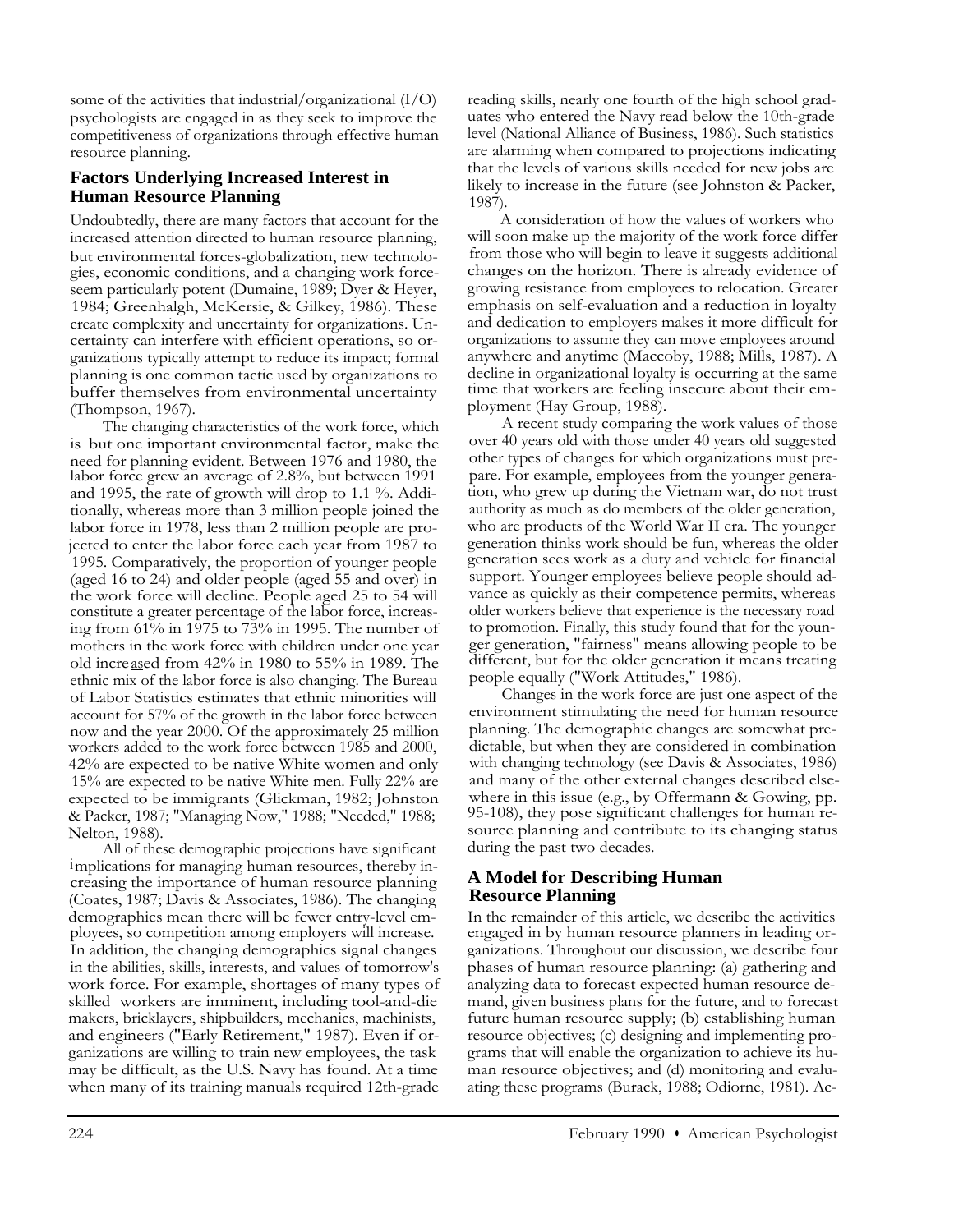tivities related to the four phases of human resource planning are described for three different time horizons: short term (up to one year), intermediate term (two to three years), and long term (more than three years). These correspond to the typical time horizons for business planning. Using the same conventions that line managers use to distinguish between activities with differing time horizons is one step human resource planners can take to facilitate integration of their efforts with the needs of the business (Hennecke, 1984; Migliore, 1984, 1986; Walker, 1978).

Although the four phases of human resource planning are conceptually the same regardless of the time horizon, there are practical differences in the operationalization of the four phases as the time horizon is extended. Therefore, we describe the activities related to planning for each time horizon separately and in turn, beginning with short-term planning. We begin with the shorter term planning horizon because historically the activities of many I/O psychologists have been carried out for the purpose of achieving shorter term objectives. As organizations and I/O psychologists began to recognize the potential benefits of engaging in longer term planning, however, consideration of longer term issues became more common. As a result, as is described near the end of this article, many I/O psychologists are now engaged in activities designed to prepare organizations for the 21st century.

In separating our discussion of the phases of human resource planning activities according to three time horizons, we do not mean to suggest that organizations segregate their planning activities in this fashion. The reality is that organizations must integrate their activities across the four planning phases as well across all three time horizons, as is shown in Figure 1. As the feed-forward and feed-back arrows connecting the four phases of planning illustrate, planning activities within a time horizon are linked together into a dynamic system. Early phases (e.g., demand and supply forecasts) serve as inputs to later phases (e.g., setting objectives). Equally important, organizations can-learn-from the results generated during the evaluation phase and then apply what is learned to make adjustments in objectives and programs.

In addition to the arrows linking the four phases of planning within each time frame, Figure 1 includes arrows to illustrate (a) how longer term objectives can influence shorter term planning (dotted-line arrows), (b) how shorter term evaluation results can influence projections about future human resources and programs designed to meet future demands, and (c) how the results achieved through the implementation of human resource programs can influence business plans. The arrows connecting planning activities for different time horizons are important to note because they emphasize that planning for one time horizon typically has implications for another. For example, long-term planning almost always prompts the development of programs that need to be implemented in the short term and intermediate term. In addition, the evaluation results obtained for shorter term programs often lead to reevaluation of longer term pro-

#### **Figure 1**

*Dynamic Linkages Among Components of a Fully Integrated System of Business and Human Resource Planning* **CONTENT OF HR SYSTEM MR PLANNING ACTIVITIES TIME NORIZDI(**

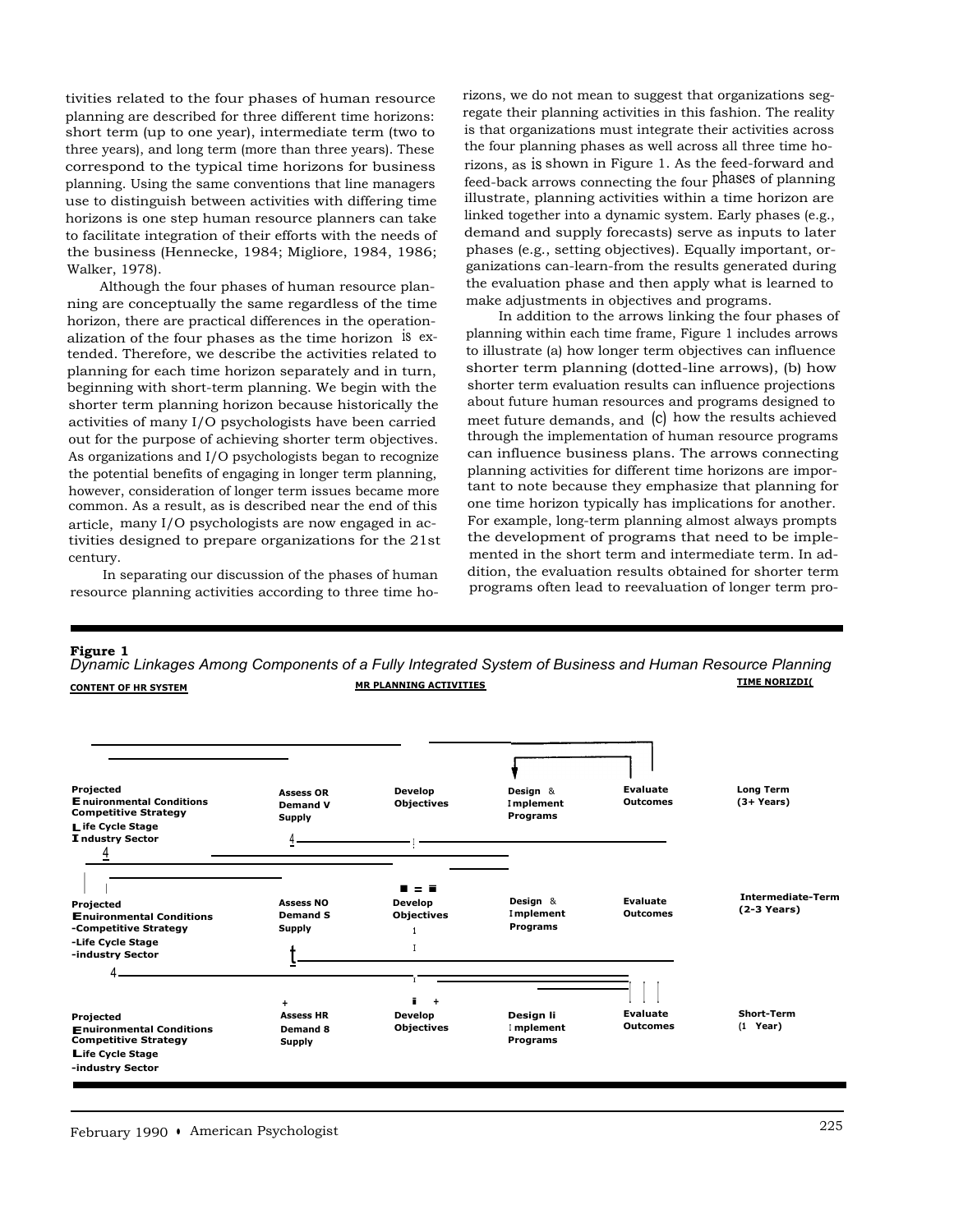jections about the availability of human resources, which in turn may prompt adjustments in programs designed to meet longer term needs. The ideal is to have full integration among all types of human resource planning activities as well as integration between human resource and business planning (Walker, 1988).

## **Short-Term Human Resource Planning**

Many I/O psychologists work on activities related to designing and implementing programs (e.g., recruitment, selection systems, and training programs) to meet shortterm organizational needs. Such activities generally involve an element of planning in that they are future-oriented to some extent. Even projects for which objectives are expected to be achieved in as little time as a few months have, ideally, been designed with an understanding of how the short-term objectives are linked to the achievement of longer term objectives. For example, an aeronautics company engaged in a recruitment campaign to hire 100 engineers should have a clear understanding of how this hiring goal will help the company achieve long-term goals such as becoming the world's most innovative company in that industry. This hypothetical company also might have a college recruiting drive designed to find 75 college graduates to enter a training program in recognition of the fact that a growing company needs to prepare for the middle managers it will need 5 to 7 years hence, as well as the top level managers it will need in 10 to 15 years. As this hypothetical example highlights, in order for a clear linkage to exist between human resource planning and strategic business planning, it is essential that an organization's top executives have a fully articulated vision for the future, which has been communicated and accepted by managers throughout the organization.

## *Forecasting Demand and Supply*

In a short-term time horizon, demand and supply of human resources can be predicted with some certainty. Human resource objectives follow logically from consideration of any discrepancies between demand and supply. *Demand* refers to the number and characteristics (e.g., skills, abilities, pay levels, or experience) of people needed for particular jobs at a given point in time and at a particular place. *Supply*refers to both the number and characteristics of people available for those particular jobs. Salient questions are "What jobs need to be filled (or vacated) during the next 12 months?" and "How and where will we get people to fill (or vacate) those jobs?"

*What jobs need to be filled and vacated?* Answering the demand question involves predicting who will leave jobs and create vacancies, which jobs will be eliminated, and which new jobs will be created. One method for predicting both vacancies and job growth is to project historical trends into the future. This is particularly relevant for organizations affected by regular, cyclical fluctuations in demand for their products or services. Behavioral theories of the causes of turnover (e.g., Mobley, Griffeth, Hand, & Meglino, 1979; Mowday, Porter, & Steers, 1982)

combined with employee surveys designed to assess attitudinal predictors of turnover (e.g., job satisfaction) also help I/O psychologists and human resource planners predict how many currently filled positions are likely to become vacant. Such information can produce useful predictions when the organizational unit of interest is large, although making predictions about precisely which positions are likely to become vacant is less precise. Predictions about how many and what types of jobs will be eliminated or created in the short term generally follow directly from business plans submitted by line managers.

*How and where will we get people to fill and vacate jobs?* The first step in answering this question-the supply question-involves determining the desired characteristics of employees who fill (or vacate) the jobs of interest. Then the availability of those characteristics in the organization's current work force and in the external labor market must be assessed. The particular characteristics of current and potential employees that are inventoried and tracked by human resource planners are influenced by the nature of the organization and the environment in which it operates. For example, for human resource planners in growing organizations, simply finding people with the needed skills and abilities is likely to be a top priority. For planners in mature and declining organizations, the costs (e.g., salary level) associated with employees become more salient, especially if work-force reductions are needed. Thus it is important for the human resource planner to know the business needs and characteristics of the organization. This knowledge is gained by human resource planners meeting with line managers to discuss their business plans as well as their human resource needs. The process of discussion increases the accuracy of supply and demand forecasts and facilitates the establishment of human resource objectives (see Schuler, 1988).

## *Establishing Objectives*

With a short-time horizon, objectives are often easy to state in quantifiable terms. Examples of short-term human resource objectives include increasing the number of people who are attracted to the organization and apply for jobs (increase the applicant pool); attracting a different mix of applicants (with different skills, in different locations, etc.); improving the qualifications of new hires; increasing the length of time that desirable employees stay with the organization; decreasing the length of time that undesirable employees stay with the organization; and helping current and newly hired employees quickly develop the skills needed by the organization. Such objectives can generally be achieved in a straightforward way by applying state-of-the-art human resource management techniques and working with line managers to ensure agreement with and understanding of the program objectives.

## *Design and Implementation of Short-Term Programs*

The technical skills of I/O psychologists are often applied to short-term program design and implementation. For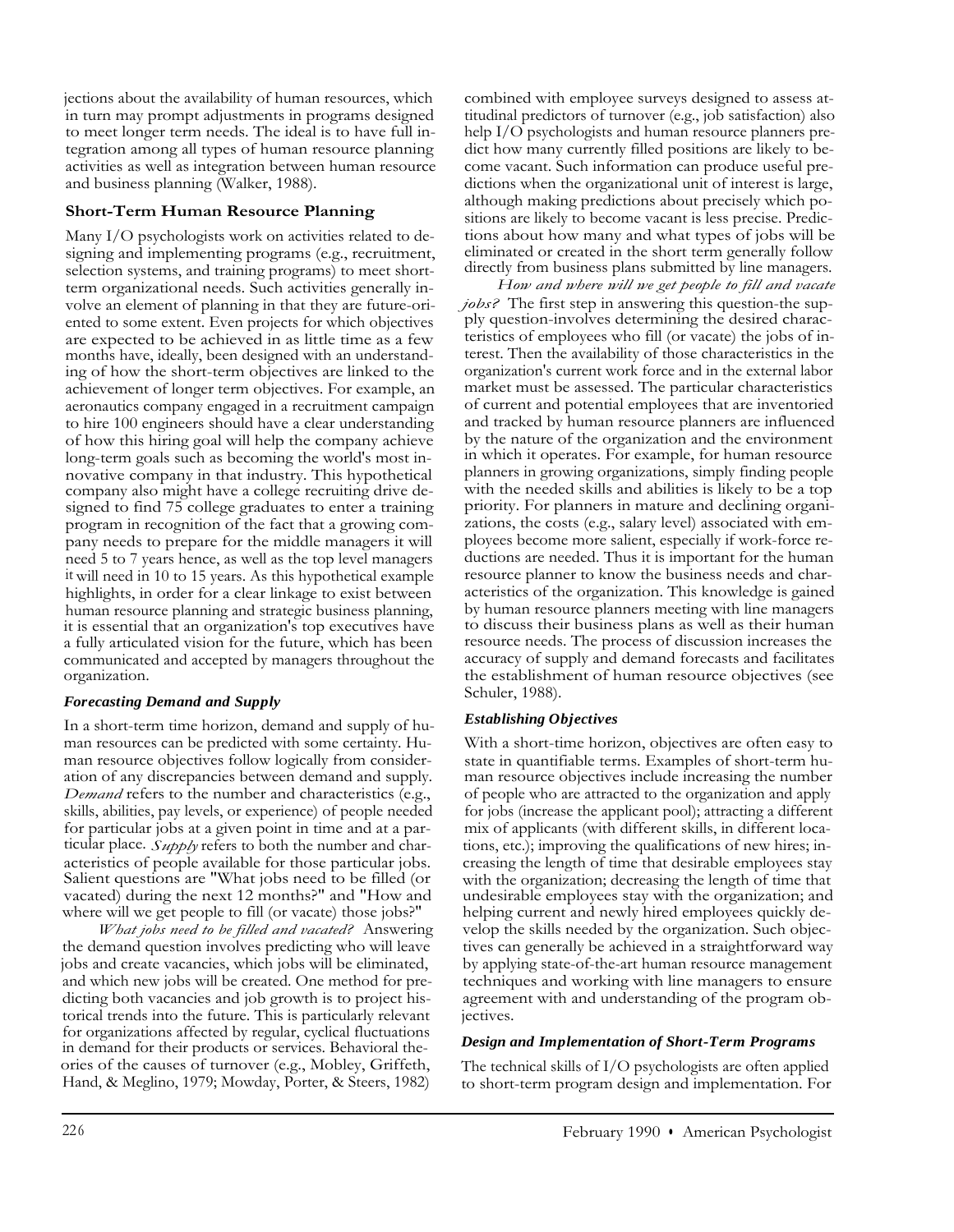example, recruiting programs are used to influence the size and quality of the applicant pool. Selection programs are developed for making hiring decisions. Performance appraisal systems identify performance deficiencies to be corrected and competencies to be rewarded. Training programs emphasize developing skills for use in the near future. Compensation systems are designed to attract new employees, to motivate people to perform well, and to retain employees. Even when these activities are designed to achieve short-term objectives and are expected to have relatively immediate pay-offs, they can serve to help an organization achieve its longer term goals.

Donald K. Brush, vice-president and general manager of the Barden Corporation, described how short-term human resource planning efforts helped his organization achieve its strategic goals (Brush, personal communication, March 8, 1989): Barden realized it had an opportunity to significantly increase its business, but to do so would require them to increase their hourly work force by a net of about 125 employees in one year, at a time when the local unemployment rate was only 2.5%. Past experiences had taught Barden that foreign immigrants often became excellent employees. Although there were many immigrants from a variety of different countries who were interested in employment, a major hurdle to their immediate success was their lack of fluency in English. Brush described the problem and the solution, like this:

To begin to be functioning, qualified Barden employees, newcomers must not only master the basic "Garden" vocabulary, but they must be able to look up standard operating procedures, read Material Safety Data sheets, and they must also master basic shop mathematics, measurement processes and blueprint reading... . We asked Personnel to investigate how we might teach these people enough English *to* pay their way. The upshot was this: We retained Berlitz. A special intensive course was developed in cooperation with our training unit.... All students are on our payroll and meet with a Berlitz instructor four hours a day for 15 consecutive work days during working hours. The effect has been electric. The confidence level of the students has soared as they have tried out their new language ability. Supervisors are impressed. And the word is getting out to the community with positive results. (Brush, personal communication, March 8, 1989)

This example illustrates a problem that organizations will face increasingly in the near future, namely, a shortage of qualified entry-level job applicants (Johnston & Packer, 1987). This demographic change is likely to mean that organizations will begin to shift the focus of their short-term human resource programs. During the past 20 years, the combined forces of equal employment opportunity (EEO) legislation and the abundant supply of new entrants into the labor force were congruent with human resource activities aimed at improving the ability of organizations to select employees on the basis of their job-related skills and abilities. Organizations benefitted from investing in the design, validation, and use of selection "tests" of all sorts. This is because even tests with relatively low, but nonzero, validity can have economic utility when selection ratios are sufficiently low.

As the labor pool shrinks, however, selection ratios will tend to become larger. As a consequence, small marginal gains in test validity will have less economic utility, relative to the past. In order for investments in the development and use of sophisticated selection 'methods to yield economic returns, much more energy will have to be directed toward recruiting efforts to increase the number of job applicants because only by attracting a large pool of applicants can selection ratios be kept low. If small selection ratios cannot be maintained, organizations may conclude that their resources are better invested in training efforts designed to prepare those few who are available.

Examples of innovative' recruiting programs are already plentiful. Giant Food, Inc., has a mobile recruiting office-a Winnebago van that is a self-contained recruitment center that seeks out job applicants- by visiting schools, shopping centers, and so forth. Coopers & Lybrand employs successful minority business people in the community to help recruit minority applicants'' and to serve as mentors. McDonald's Corporation has emerged as a leader in the recruitment of older employees, which it does by using television commercials and formal relationships with senior citizen organizations. It is important to note that such efforts to broaden the pool of applicants often' require coordinated,- intermediate term programs designed to ensure that nontraditional new hires are effective and can be retained.

## *Evaluating Short-Term Human Resource Programs*

As is true for any type of program evaluation, this phase involves assessing how well objectives were achieved. Because short-term planning objectives are generally stated in terms that are relatively easy to quantify (e.g., numbers of applicants, numbers of hires, and performance levels of employees), systematic evaluation of human resource programs to meet short-term organizational needs is quite feasible, and some types of program evaluations are actually common in large organizations. For example, in part because numerous federal and state laws prohibit some forms of discrimination, selection programs in particular have been closely scrutinized to ensure that employers base their selection decisions on characteristics of applicants that are job related. Whether such scrutiny will continue is somewhat uncertain, however, given recent Supreme Court decisions (e.g., *Lorance v. AT&T 1989; Martin v. Wilks, 1989; Patterson v. McLean Credit Union, 1989; Wards Cove Packing Atonia, 1989).*

Legal regulations have prompted many organizations, especially large ones, to assess empirically the relationship between an applicant's characteristics (e.g., abilities) and job performance. Such evaluation studies (validity studies) benefit employers because they serve to monitor the objective of getting the right people in the right job. Validity studies also serve a scientific function by providing valuable data to researchers interested in improving our understanding of the factors that influence human performance.

Until very recently, when programs for selection, training, and motivation were evaluated by I/O psychol-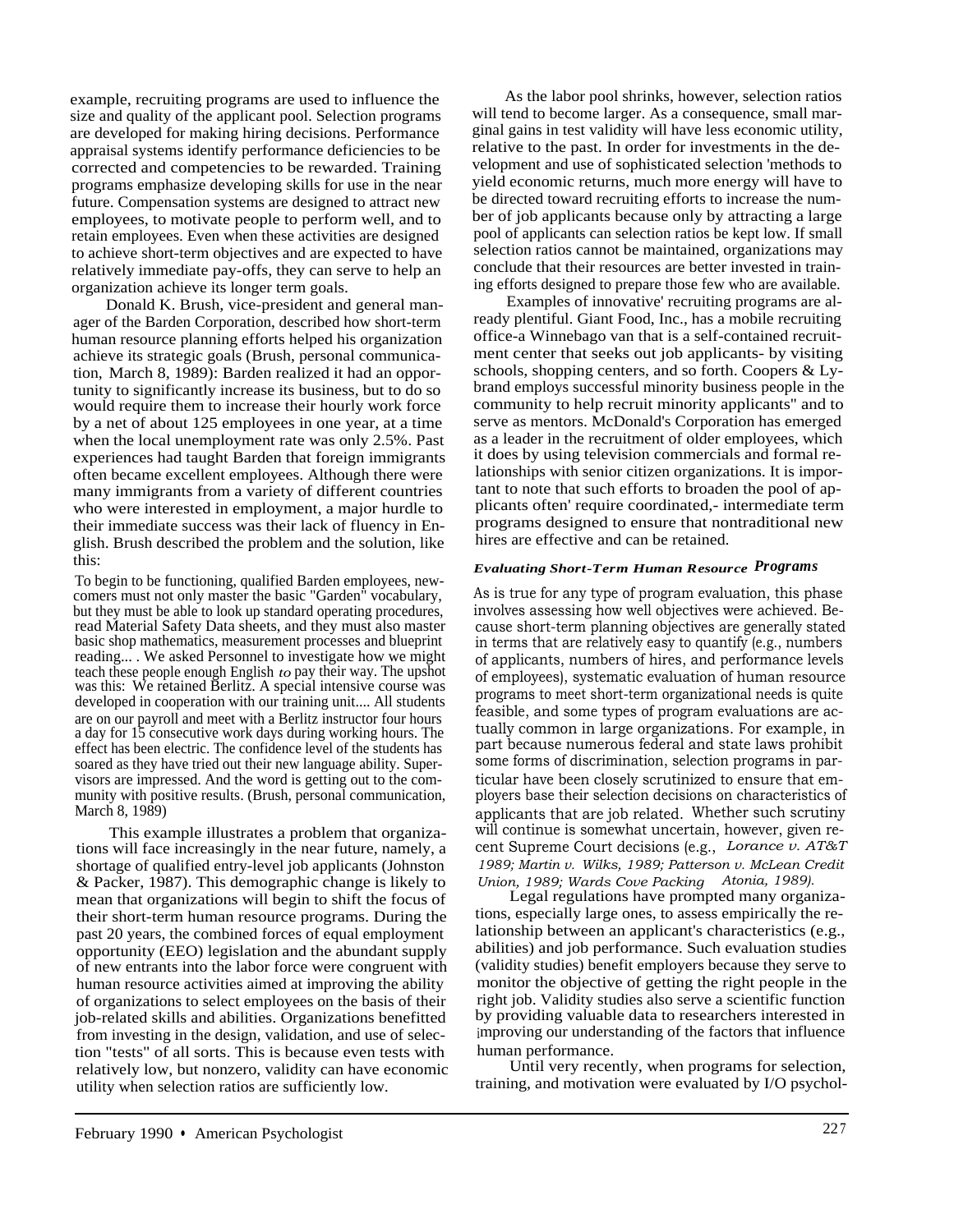**ogists, the effectiveness criteria were almost exclusively behavioral' (e.g., performance** and turnover) or attitudinal (e.g., job satisfaction and commitment). Such criteria need no defense to be accepted by **psychologists,** but line management support for human resource programs can be difficult to achieve if the expected resultss of such programs are not translated into the language of business, that is, dollars. With continuing advancements in utility analysis techniques (e.g., Boudreau & Berger, 1985) and human resource cost assessment techniques (e.g., Cascio, 1986), it is becoming more feasible to build convincing economic arguments in **support**of human resource programs. Thus, rather than having to spend energy arguing for resources to conduct short-term programs, I/O psychologists in organizational settings are being freed to deal more extensively with intermediate-term and longer term human resource planning issues. ,

## **Intermediate-Term Human Resource Planning**

As we have noted, planning is used by organizations to buffer production or service delivery processes from sources of uncertainty. Human resource programs for the recruitment, selection, training, and motivation of employees help reduce uncertainty byensuring that a sufficient number of people with the required characteristics and skills are available at all levels in the organizations. When the planning horizon is short, there is little uncertainty about which skills and how many people will be needed, and it is relatively easy to predict supply.

However, rapid and ongoing changes in today's business environment mean that the future cannot be easily anticipated by simply projecting past trends. As the focus ofplanning moves from short term to intermediate term, the question "What- will we need?" is less easily answered and so becomes more dominant. For intermediate-term planning, there is also more uncertainty related to the question, "What will be available?" Consequently, human resource planning for the more distant future quickly raises the question, "How can we determine what will be needed and what will be available?" In other words, more technical attention must be given to the problem of forecasting. As in short-term human resource planning, the twin problems, of forecasting, demand and forecasting supply both must be addressed before objectives can be established and programs developed. With increased uncertainty, interaction between the human resource planner and line managers iseven more critical for making accurate demand and supply forecasts.

## *Forecasting Intermediate-Term' Demand*

In order to forecast the numbers and qualities of people who will be needed to perform the jobs that will exist in the organization's intermediate-term future (in two to three years), strategic planners, attempt to predict organizational outputs, such as expected production, volume, and sales levels. The outputs that an **organization intends** to produce or deliver, in combination with the technology that the organization intends to use to generate the outputs, dictate the human resource needs of the organzation. **Predicting** outputs requires considering factors such as future demands from the marketplace for the products and services that the organization provides, the percentage of the market that the organization is likely to be able to serve, the availability and nature of new technologies that may affect the amounts and types of products or services that can be offered, and the different countries in which the organization expects to operate (Dumaine, 1989).

The task of formulating plans that specify the intended future outputs (in terms of quantity, type, and location) of the organization is usually the responsibility of middle-level line managers. Human resource planners must then translate these objectives for outputs into predictions about the amount and the nature of jobs that employees will need to perform in order to produce the desired outputs. Predicting future human resource demands requires (a) having an accurate model of the factors that will influence demand and (b) being able to predict the state of all the major variables in that model. Organizations operating in fairly stable environments may be able to construct models that include most of the major factors likely to determine demand for up to three years into the future. It is even possible for some organizations to quantify the expected values of variables in their models, which means they can use statistical forecasting techniques such as regression analysis, time-series analysis, and stochastic modeling to forecast human demand (e.g., see Charnes, Cooper, Lewis, & Niehaus, 1978). For firms operating in unstable environments, however, even threeyear predictions' are likely to be highly uncertain because both the variables and their expected values are difficult to specify accurately by relying on historical data.

Given the complexity of statistical forecasting, it is understandable that judgmental techniques are more commonly used than statistical techniques (Kahales, Pazer, Hoagland, & Leavitt, 1980; Milkovich, Dyer, & Mahoney, 1983).-A simple type of judgmental forecasting is managerial estimation. Estimates of staffing needs are made by middle- and lower-level line managers who pass them up to top managers for further revisions to form an overall demand forecast (Walker, 1980). Increasingly, human resource planners are involved in these stages of estimation and revision to ensure an integrated approach to planning.

A moresophisticated method of judgmental forecasting is the Delphi technique,

which is a decision-mak-g ing method designed to maximize the benefits and min-

imize the dysfunctional aspects of group decision making. In a Delphi "meeting" (which need not be face-to-face), several experts take turns presenting their- forecasts and assumptions. An intermediary passes each expert's forecast and assumptions to the others, who then make revisions in their own forecasts. This process continues until a viable composite forecast emerges. The composite may represent specific projections or a range of projections, depending on the experts' positions. The Delphi technique appears to be particularly useful for generating solutions to unstructured and complex questions, such as those that arise during human resource planning. It does have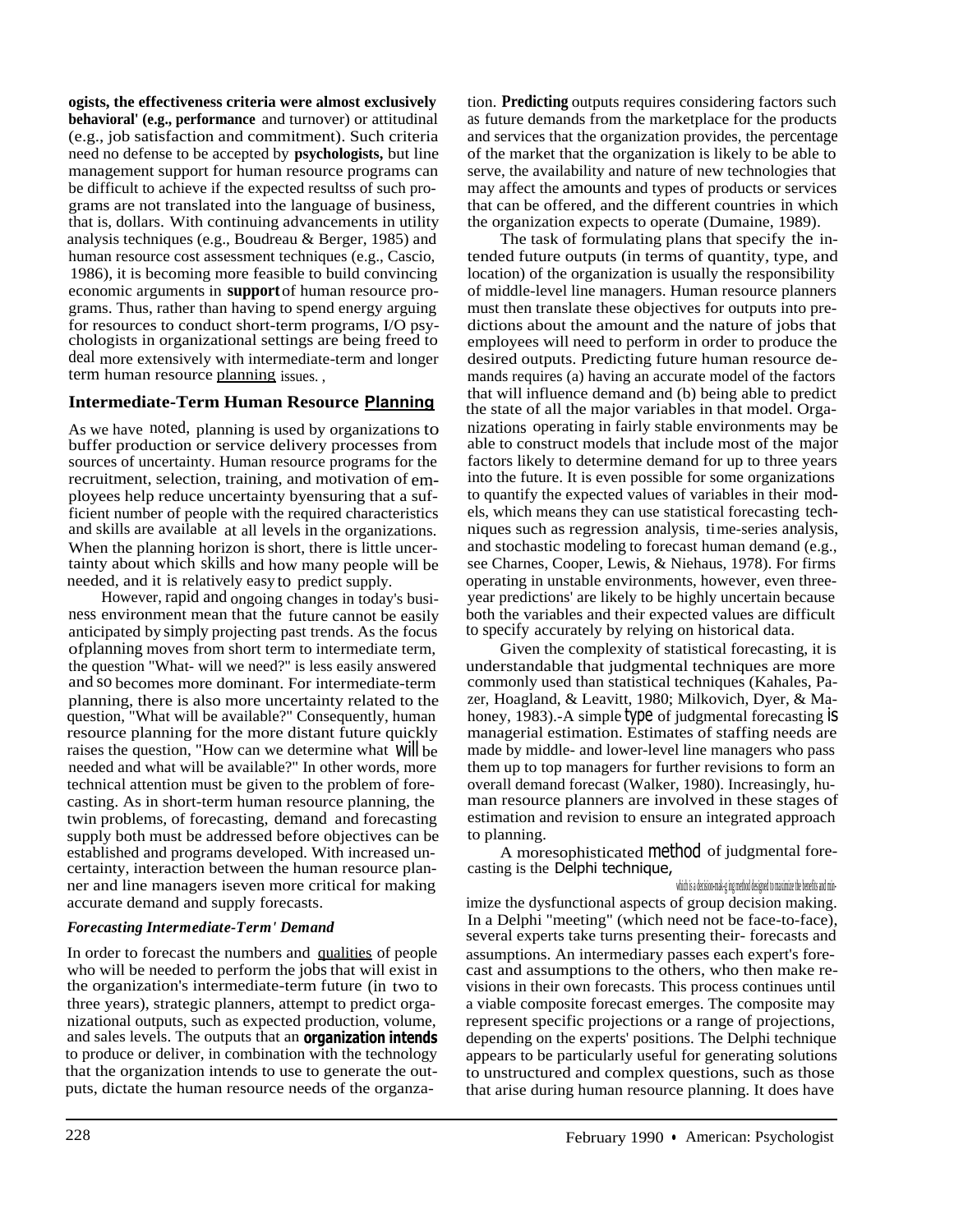limitations, however. For example, when experts disagree, integrating their opinions to yield a final solution that all participants accept can be difficult (see Delbecq, Van de Ven, & Gustafson, 1975; Milkovich, Annoni, & Mahoney, 1972). Nonetheless, the human resource planner must integrate diverse predictions in order to establish human resource objectives and design programs to achieve those objectives, and line managers must accept the predictions as reasonable if they are to provide their support during the implementation phases of human resource programs.

Both managerial estimates and the Delphi technique typically focus on forecasting the number of employees that is likely to be needed. Less attention is usually paid to the issue of the qualities (e.g., skills and abilities) that future employees will need, primarily because techniques have not been widely available for predicting these (Goodstein, personal communication, February 9, 1989). When psychologists engage in short-term planning, job analysis is used to determine the qualities that employees need in order to perform currently existing jobs. Rapid technological changes mean jobs in the future are sure to differ from jobs in the present (Zuboff, 1988), however. As an indication of the fact that I/O psychologists are now more often dealing with problems of intermediateterm planning, research efforts are underway to develop procedures for conducting future-oriented ("strategic" job analyses (Arvey, Salas, & Gialluca, 1989; Schneider & Konz, 1989) and for identifying the managerial competencies that are necessary for effective performance in the future (DeLuca, 1988; Goodstein, personal communication, February 9, 1989). Because job analysis results are the foundation on which most human resource programs are built (Page & Van De Vroot, 1989), the development of sound future-oriented job analysis methodologies is a challenge that I/O psychologists must meet before they can realize their potential as contributors to the long-term effectiveness of organizations.

## *Forecasting Intermediate-Term Supply*

Supply forecasts can be derived from both internal and external sources of information, but internal sources are generally most crucial and most available (Bechet & Maki, 1987; Miller, 1980). As with forecasting demand, two basic techniques help forecast internal labor supply-judgmental and statistical. One judgmental technique used to forecast supply is replacement planning. Replacement charts show the names of current position occupants and the names of likely replacements, providing a rough estimate of the "bench strength" of the organization. On the replacement chart the incumbents are listed directly under the job title. Those individuals likely to fill the potential vacancies are listed directly under the incumbent. Such lists can provide an organization with reasonable estimates of which positions are likely to become vacant, and they can indicate whether someone will be ready to fill the vacancy (Walker & Armes, 1979). Present performance levels, ages, and information about the loyalty of current employees can be used to predict future vacancies caused by raids of top talent, involuntary turnover, retirement, and employee-initiated job changes. Consistent with the spirit of integration, increasingly line managers and human resource planners jointly establish replacement charts for middle- and upper-level positions.

Less common techniques to forecast supply are statistical techniques, which include simple inventory models, Markov analysis, simulation (based on Markov analysis), renewal analysis, and goal programming (Dyer, 1982; Niehaus, 1979, 1980, 1988; Piskor & Dudding, 1978). Use of statistical methods for forecasting human resource supply involves two steps, regardless of the particular model used. The first step is generating an inventory of current supply (the number of people and their skills and abilities). The second step involves predicting how the supply is likely to change over time. Ideally, both steps consider both internal and external supply sources, although in practice it is often more difficult to estimate labor supplies external to the organization.

I/O psychologists have been studying the nature of human abilities and the nature of jobs for most of this century. Consequently, sophisticated techniques are available for directly assessing employees' skills and abilities (e.g., see Arvey & Faley, 1988; Schneider & Schmitt, 1986), or the supply of skills and abilities available in the organization's work force can be inferred from job analyses of the jobs that current employees are performing (see American Telegraph & Telephone, 1980; Arvey et al., 1989; Fleishman & Quaintance, 1984; Levine, 1983; McCormick, Jeanneret, & Mecham, 1972; U.S. Air Force, 1981). By assessing the extent to which the current work force possesses skills and abilities that can be transferred to aid their performance in jobs predicted to exist in the future, I/O psychologists can help organizations assess how much of a discrepancy exists between their current skills profile and the profile required to meet their strategic plan. Thus research by I/O psychologists clearly has contributed greatly to making it possible to inventory and forecast human resource supplies. At the same time, computer technology has increased the feasibility of keeping information provided from such inventories upto-date (Murdick & Schuster, 1983). Furthermore, EEO requirements have led many organizations to view such inventories as highly desirable and perhaps necessary, so statistical models have been developed to deal specifically with this aspect of human resource planning (Bres, Niehaus, Schinnar, & Steinbuch, 1983; Krzystofiak, 1982; Ledvinka & La Forge, 1978).

For statistical forecasting, current supply information serves as a starting point. Figures describing the current work force, both within the organization and externally, are then transformed through statistical models to predictions of future supply levels. Such models require the human resource planner to provide information about how employees are likely to flow through the organization. Annual hiring levels, turnover rates, promotions, and within-firm transfers typically are considered. The result is a quantitative prediction of what the future work force would probably be like absent the implementation of programs designed to change the projected supply.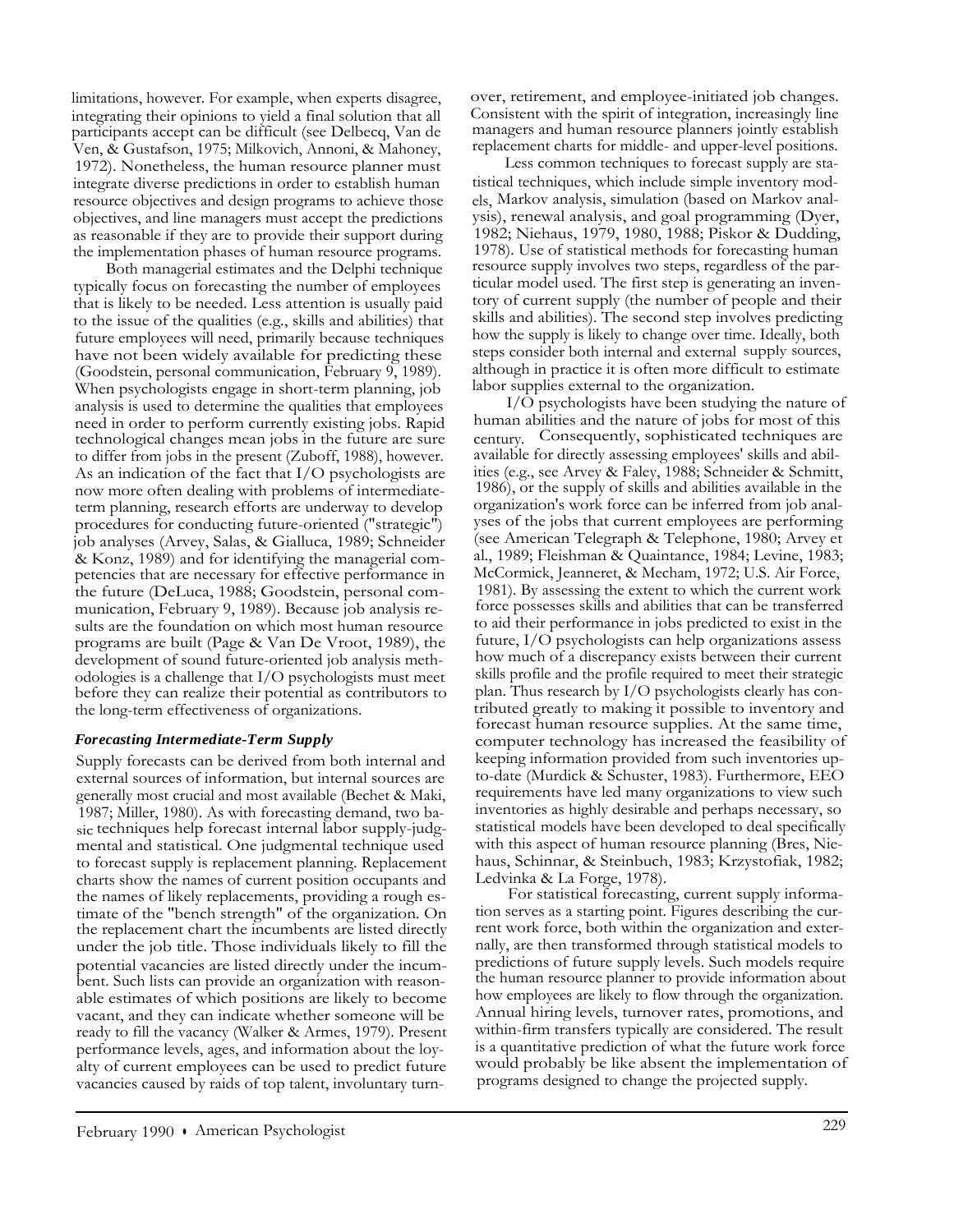The accuracy of statistical techniques for forecasting future supply levels depends entirely on the accuracy of **the-user-supplied figures** about how employees are likely to flow through the organization and the accuracy of the statistical **model** used to transform current supplies into predicted future supplies. Accurate estimates and accurate **models** of employee flows are most likely to be available **in** organizations that have extensive record keeping procedures because these can be used to identify the typical movement patterns of employees in the past. The U.S. military is one example of such an organization,' and much of the available research on statistical forecasting has been supported by the U.S. government. Extensive use has been made of a simple inventory model in the U.S. Navy's public shipyards in conjunction with the Naval Sea Systems Command' (NAVSEA) efficiency study (Niehaus, Schinnar, & Walter, 1987). The Navy used goal programming models extensively in its work on down**sizing** the civilian work force after the Vietnam war and in incorporating EEO planning needs (Charnes, Cooper, Nelson, & Niehaus, 1982;;Charnes, Cooper, Lewis, & Niehaus, 1978). Other organizations that have successfully used statistical forecasting include IBM (Dyer & Heyer, 1984), Merck (Milkovich & Phillips, 1986) and Ontario Hydro (Rush & Borne, 1986).

#### **Establishing Intermediate-Term** *Objectives*

After projecting future human resource supplies and demands, mands, intermediate-term objectives are set **and action** plans are developed to meet' the objectives, **through** the joint efforts of the human resource planner and relevant managers throughout the organization. Differences in the types of objectives established` for the short and intermediate term reflect differences in the types of changes that are **feasible** with two or three additional years of time. Thus, whereas short-term objectives include attracting, accessing, and assigning employees to jobs, intermediate-term objectives are more likely to include **readjusting** employees' skills, attitudes, and behaviors to fit major changes in the needs of the business,' as well as adjusting human resource practices to fit changes in the needs of employees.'

#### *Intermediate-Term Programs to Help Employees Adjust to Changing Organizations*

Training and retraining' programs are often the method of choice for achieving intermediate-term objectives. The nature oftraining used to prepare forneeds**that will** exist **in** two to three years can vary greatly. Programs include those designed to provide**basic skills training**to new hires, advanced education for existing employees, language training,'**internships** and work-study programs, and public school partnerships (see Bolick & Nestleroth, ,1988). The **forces** prompting organizations to develop such programs are many; they include changes in technology, a shift from a manufacturing-based to a **service-based economy,** and the failure of some **public** school systems **to produce** high; school graduates who are competent to join the work **force (Perry, 1988).**

*C ging technology creates the need for training.* U.S. manufacturers are experiencing a revolution in technology. A century ago, the concept of assembly-line production created an industrial revolution; today computers are contributing to an electronic revolution. Bluecollar employees who previously were expected to perform routinized tasks hundreds of times a day are now being expected to operate the sophisticated robots that perform the routine work (Johnston & Packer, 1987). In addition, they are expected to use computers to monitor and evaluate, using statistical analyses, the flow of work through the plant. Learning skills such as these often means employees first must be trained in basic math and computer use. In addition, they may be taught, in effect, the logic of experimental design as a means for diagnosing the causes of problems that arise. For example, at Frost Inc., a small manufacturing company in Michigan, employees were taught how to determine whether a quality problem was being caused by a particular operator or by

cular machine. Such determinations were possible because extensive data were stored for each item produced. The data included information about which particular machines were used in each step of the process, who was operating the machines, and whether the final product met various quality standards. Thus, by applying the principles of analysis of variance, the cause of quality problems could be detected and corrected (Frost, personal communication, May 23, 1986). The retraining needed to provide these skills took approximately three years and was accomplished mostly on-the-job.

*Service-related jobs require new management styles.* Change in manufacturing technologies is a major stimulus for intensifying training at work, but it is not the only important stimulus. Another fundamental shift is the changing balance between goods-producing and servicerelated activities. Even within organizations that are primarily goods-producing, the value of a service orientation is now being recognized by U.S. businesses. With more attention being directed toward service provision, the natural question that arises is whether different management practices are needed to manage service providers.

The delivery of services differs from the production of goods in three ways: products are intangible rather than tangible, customers are actively involved in the production of services, and the consumption of services occurs simultaneously with their production (Bowen Schneider, **1988). The** simultaneity of the production and **consumption processes means that** quality control cannot be achieved by the inspect-and-correct (or reject) method of performance monitoring traditionally used in manufacturing plants. Instead, quality control must occur at the point of service delivery. The service provider is responsible for ensuring the quality of service' during each and every interaction with a client. To maintain control over quality, service organizations need to control the process of service production rather than to monitor the quality of outputs (Mills & Moberg, **1982). In other words,** service providers must monitor and supervise their own behaviors.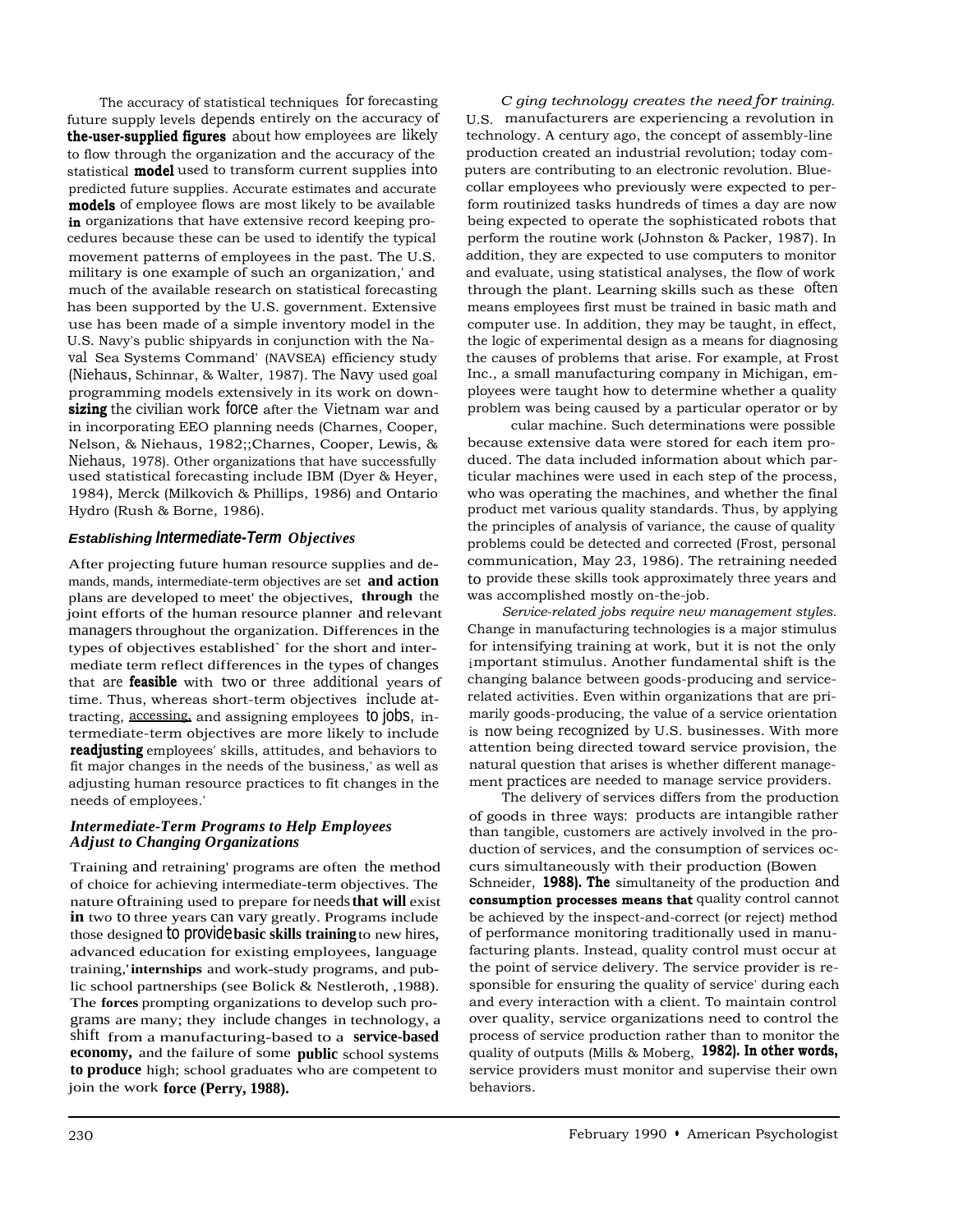Because employees who deliver services must engage in self-supervision, high levels of employee commitment and involvement are needed. Creating conditions supportive of such employee attitudes is complex; it requires careful planning and, in many cases, a willingness to change basic assumptions about how much power and information lower level employees should be given (see Hollander & Offermann, this issue; Lawler, 1986). I/O psychologists have already begun to study how various personnel practices affect the involvement and commitment levels of employees, so a foundation exists for experimenting with job redesign, use of participative management styles, and organizational structures built around small, stand-alone businesses instead of large hierarchical and bureaucratic enterprises.

Gaining cooperation with organizational changes such as those just noted is particularly challenging because managers' long-held beliefs about how to maximize employee performance are often brought into question. Creating attitudinal and behavioral change is difficult under most conditions, but it is particularly difficult when there is uncertainty about the pay-offs. Thus a significant task is convincing those top-level executives whose resources and support are needed that proposed human resource programs will be effective. This involves translating the scientific evidence into a form that is both understandable and convincing. Short of this, I/O psychologists can attempt to persuade organizational leaders to adopt the perspective that organizational learning is an objective worth pursuing in the interest of long-term survival (Guzzardi, 1989). Consistent with this perspective would be a willingness to implement programs on an experimental basis in anticipation of gaining knowledge that is valuable even if the program is ultimately not a complete success (see Staw, 1977).

*A shortage of well-prepared new hires spurs outreach programs.* In the past, employers generally relied on onthe-job training programs to teach new employees the specific job skills they needed, but a significant number of organizations now recognize that they can begin shaping their future work force while students are still in school. Time, Inc., brings disadvantaged students from nearby schools to their company headquarters in New York City weekly during the school year to receive tutoring in reading by employees in their offices. In 1982, American Express and Shearson Lehman Hutton began the Academy of Finance, which is a two-year program for juniors and seniors. In addition to their normal curriculum, Academy students take classes in economics and finance and attend seminars designed to socialize them into the culture of the financial services industry. Students then work as paid interns during the summer (Perry, 1988).

Honeywell, Inc., sponsors a summer Teacher Academy, where Minnesota high school math and science teachers team up with researchers to develop class projects (Ehrlich, 1988). General Electric invested \$1 million in a program in a poor, Black, rural area of Lowndes County, Alabama. The program partly pays for tutoring sessions

given by the faculty of Tuskegee Institute for students in secondary school (Teltsch, 1988). Arizona State University, armed with a \$100,000 grant from AT&T, is trying to change the Hispanic cultural pattern that discourages college for women. Teams of mothers and their teenage daughters are brought to the college campus to impress them with the need for college training and to help the young women become eligible for entrance (Teltsch, 1988). Such educational programs are illustrative of a growing realization among employers that they must begin to attend to the general educational needs of the work force in order to ensure its future productivity. These programs are particularly striking because they represent large investments in people who are not yet, and may never be, employees of the sponsoring organizations.

*Economic conditions force downsizing.* A third major stimulus for intermediate-term human resource programs is organizational restructuring, including mergers and acquisitions and the work force reductions that often follow. From their experiences with massive lay-offs in the past few years, organizations have become increasingly sensitive to the importance of planning programs for dealing with the effects of lay-offs. Many organizations are trying to minimize the negative effects of lay-offs through redundancy planning, outplacement counseling, buy-outs, job skill retraining, creation of transfer opportunities, and promotion of early retirements ("Early Retirement," 1987).

Digital Equipment Corporation (DEC) is an example of one company that combined several of these activities with an intermediate-term planning horizon to effect a large-scale work force restructuring (see Kochan, MacDuffie, & Osterman, 1988). It is an excellent example of an integrated effort between human resource and line managers to solve an intermediate-term planning problem. During most of the 1970s and early 1980s, DEC grew rapidly, but a sudden and sharp stock price decline in October of 1983 dramatically signaled the beginning of a new era for the firm. DEC's senior line managers and the vice-president of human resources projected staffing needs for the next two years and determined they would need to go through a major transition (rapid lay-offs were viewed as inconsistent with the company's organizational values). Top management gave responsibility for effecting the change to line managers at the plant level. A task force of line managers and human resource staff developed a strategy and general guidelines for the process, which ensured some uniformity across different units within the corporation. The task force established performance as the primary criterion to be used when making cuts, intentionally choosing not to rely on seniority. The decision not to emphasize seniority was at odds with the importance given traditionally to seniority by most unionized and nonunionized manufacturing firms as they downsize (McCune, Beatty, & Montagno, 1988). At DEC, the evaluation data collected to monitor the downsizing process revealed that seniority was a major criterion used by managers, despite the policy to emphasize performancebased decisions.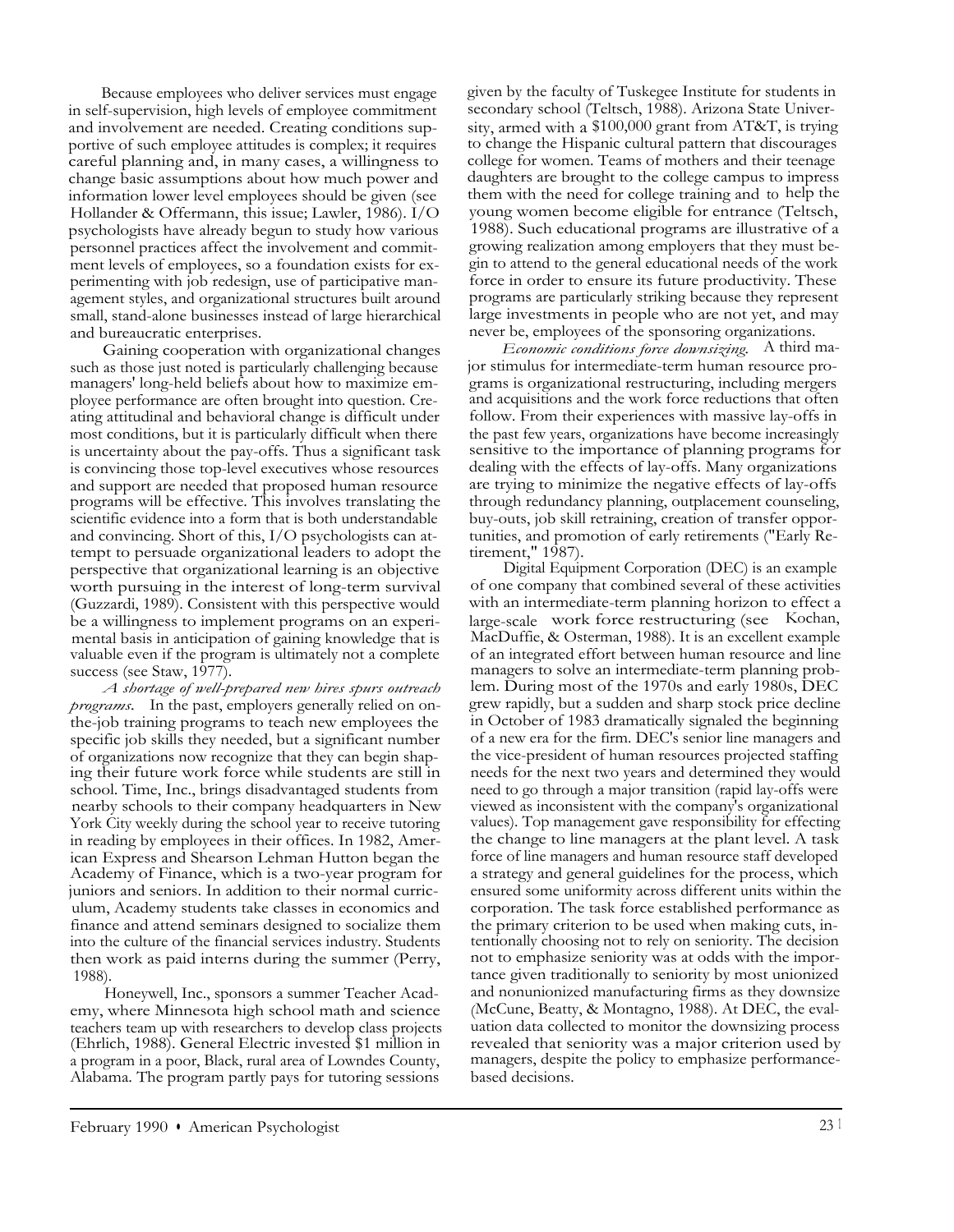The task force also developed several training programs. One program was for counseling employees and teaching them career planning skills. Managers were trained to be supportive during the job search process. Retraining was offered to employees who could be transferred within the company rather than laid off. Transfer opportunities could be identified by using a computerized system for matching one's skills to available jobs facilitating the reassignment of employees within the firm. (Interestingly, however, the system was underused because managers preferred to rely on their informal networks of contacts within the company.) In a two-year period, DEC's worldwide manufacturing work force was decreased by 5,598 employees.

Kochan et al.'s (1988) description of DEC's experiences with a work force reduction program raises a number of interesting issues for I/O psychologists. For example, DEC's experience with the computerized, but underused, jobmatching system emphasizes the importance of developing technical supports that capitalize on, rather than ignore, interpersonal dynamics. Their experience with managers using seniority rather than performance as a criterion for targeting employees to be laid offemphasizes the importance of understanding perceptions of what constitutes "fair treatment." The DEC example illustrates that even the most conscientious planning does not guarantee that objectives will be met. Knowing this, experienced managers might be tempted to deemphasize the monitoringof outcomes in order to reduce the visibility of program failures. However, as the DEC example illustrates, by monitoring outcomes, significant opportunities are created for organizational learning.

*Organizations must adapt to a diverse workforce.* The radical demographic transformation of the work force means that organizations need to develop competence in managing a work force that is more diverse on many dimensions, including age, ethnicity, family situation, educational background, country of origin, and the attitudes and values associated with each of these factors. As a consequence, there are an increasing number  $of$  training programs designed to sensitize supervisors and managers to the wide range of individual differences represented in the organization and the implications of such differences for organizational functioning. For example, Hewlett-Packard conducts training sessions for managers to teach them about different cultures and races and about their own gender biases and training needs (Nelson-Horchler, 1988). Proctor & Gamble has implemented "valuing,diversity" programs throughout the company. One example is their mentor program, which was designed to retain Black and female managers (Copeland, 1988). Examples of other programs include Equitable Life Assurance Society's support groups for minorities and women, which periodically meet with the chief executive officer to discuss problems in the company pertaining to them, and Avon's employee councils representing various groups, which inform and advise top management (Copeland, 1988). Programs such as these show that many organizations acknowledge the negative consequences of many of the

inaccurate stereotypes common in our, society. I/O psy*chologists working in* such organizations now face the challenge of applying basic research findings on perception and attitude change to the design of interventions that will maximize the benefits of work-group diversity and minimize the conflicts that often; arise. Another major challenge facing employers is the provision of conditions that permit employees to be fully productive at work, while at the same time meeting the needs of their families, including their parents, spouses, and children. Many of the programs used by organizations to facilitate these needs are described by Zedeck and Mosier (this issue, pp. 240-251).

Programs such as these are designed to facilitate the organization's effective adaptation to the diverse needs of employees. They are particularly interesting because they run counter to the normal tendency of organizations to manage individual differences through means such as normative pressure and sanctions intended to reduce the variance in employees' behaviors (see Katz & Kahn, 1978). Organizational attempts to manage diversity by pressuring employees to conform can be effective when (a) employees are able and willing to meet organizational demands, even when these conflict with the behaviors required to perform other, nonwork roles satisfactorily, and (b) the supply of potential human resources is sufficiently large that employers can afford to retain only employees who do conform.

The first condition was more easily met when the typical employee was a man married to a nonworking spouse who could attend to family needs. As the work force swells with people who are members of dual-career families and people who are single heads of households, both the ability and the willingness of employees to conform to rigid organizational demands are likely to decline. If, in addition, the total labor supply is relatively low, organizations will find themselves in the unfamiliar situation of seeking ways to relax pressures to conform and to assist employees in meeting their nonwork obligations as a strategy for increasing the organization's attractiveness to the scarce supply of labor. This will represent a change from using behavior control mechanisms to manage the uncertainty diversity creates to managing uncertainty by predicting variations in behavior and adapting the organization to them.

#### *Evaluating Intermediate-Term Programs*

I/O psychologists have spent less time evaluating intermediate-term human resource programs than evaluating short-term programs, partly because the intermediate time horizon encompasses more uncertainties and contingencies, as is illustrated in the example of DEC. Also, because intermediate-term programs are often larger in scope, the appropriate unit of analysis for evaluation is often the productivity level of an entire department or business unit. Although psychologists have sophisticated measurement methods for assessing the, performance levels of individuals, our measurement techniques do not translate easily into measures of productivity (see Camp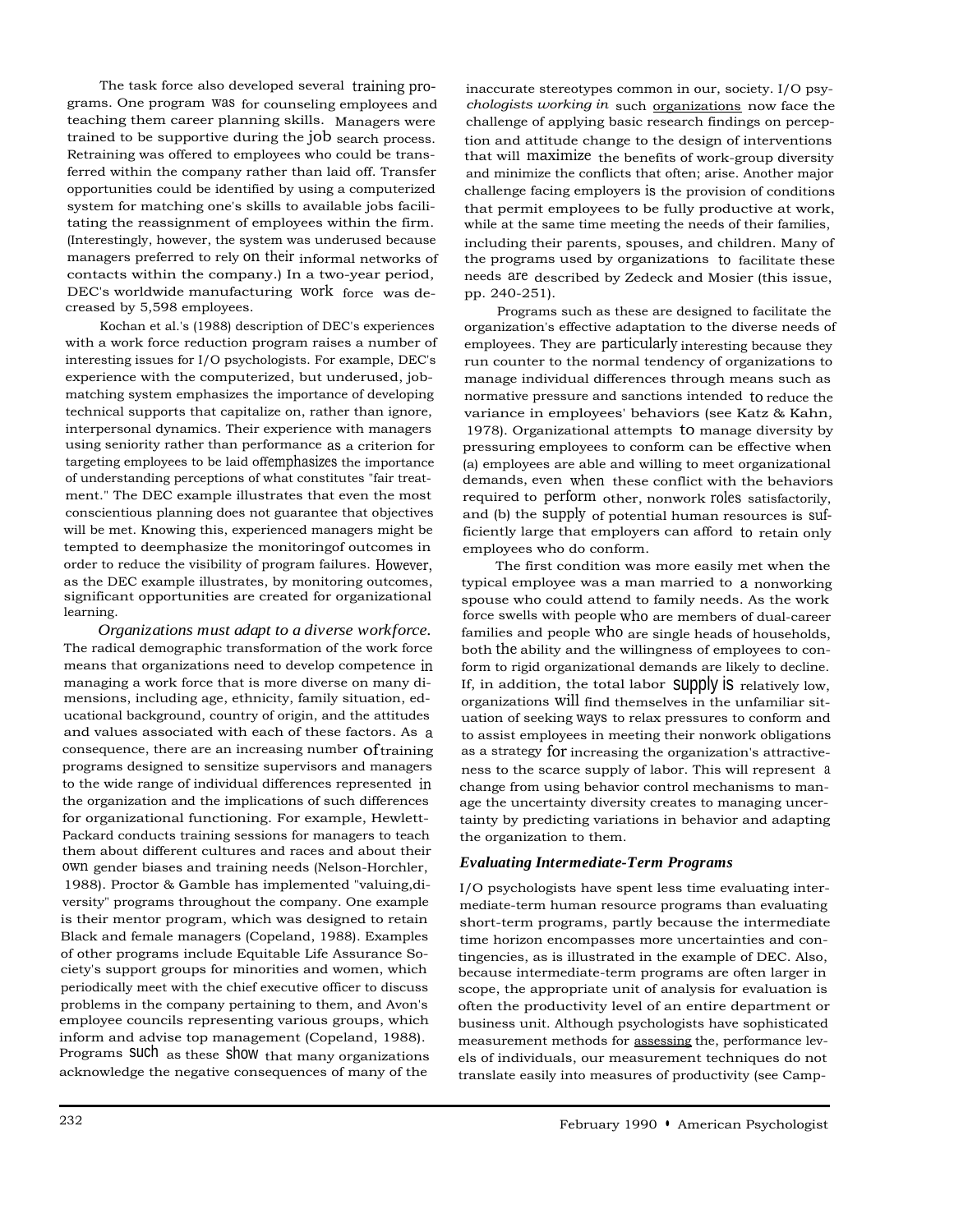bell & Campbell, 1988). Only recently have I/O psychologists begun to apply aggressively their measurement skills to developing measures appropriate for larger aggregates of employees within organizations (e.g., see Pritchard, Jones, Roth, Stuebing, & Ekeberg, 1988). Progress on this task should be particularly valuable for intermediate-term and long-term human resource planning.

## **Long-Term Human Resource Planning**

Increasingly, long-term human resource planning (for beyond three years) is becoming critical to the effective functioning of organizations. The rapidly changing and highly competitive worldwide marketplace is causing firms to turn to their human resources for survival and competitiveness. Because there is a greater understanding that an organization's work force cannot be turned around on a dime, long-term human resource planning is gaining currency. It is an activity that demands integration of the skills and knowledge of the human resource planner and all the other executives responsible for strategic planning. Although there are many types of long-term planning efforts, we use succession planning as our primary example of the process.

#### *Forecasting Demand and Supply: The Challenge of Succession Planning*

More than ever, a major long-term business concern in organizations is "What types of managers do we need running the business into the 21st century, and how do we make sure we have them?" (Cowherd, 1986; London, personal communication, February 7, 1986). Consider this example: "Exxon is so far ahead in the succession planning game that it has already hired its CEO for the year 2010. Although it is not public knowledge who that person is, he or she is already being challenged, assessed and groomed for the top spot" (McManis & Leibman, 1988, p. 24). In describing how succession planning efforts differ now from the past, Goodstein (personal communication, February 9, 1989) pointed out that the turbulence and unpredictability of the current business environment has resulted in "a discernible trend" of substituting efforts to define more generic competencies for efforts to identify specific knowledge and skills in the specification of position requirements. H. A. Goodstein (personal communication, February 9, 1989) contrasted this with

"the old" technology of management succession planning, which was largely an exercise in replacement planning. Organizations were planning within a model of minimal change in organization structure (internal environment) and a perceived static external environment. Position requirements could easily be extrapolated from the job descriptions of current incumbents-factoring into these requirements those skills and abilities that the current incumbent lacked. Since position requirements were relatively stable and career paths reasonably well-defined, an effective performance appraisal system coupled with opportunities for key executives to observe candidates adequately served the selection process for many companies.

Succession planning programs are complex systems designed to safeguard the long-term health of the orga-

nization. The key activities in succession planning are identifying high-potential employees, identifying needed competencies, and providing learning experiences to develop these competencies (DeLuca, 1988). Well-developed programs include a variety of components: selection procedures, development plans, mentorships, frequent and systematic performance reviews, and career planning activities that involve employees in planning and monitoring their own development (e.g., see Hall & Associates, 1986; Leibowitz, 1988). Those programs known for their excellence, such as those sponsored by **IBM,** Exxon, Squibb, and General Electric, represent large investments in integrated human resource management systems (see Mahler & Drotter, 1986; Vancil, 1987). Such programs are examples of what can be done with respect' to longterm human resource planning, given the state of our knowledge about human performance in organizational settings, a belief in the value of investing in human resources, and cooperation between the human resource planner and line management.

Staffing the upper echelons of organizations presents a number of unique challenges, particularly when a company practices a promotion-from-within policy. Because the planning horizon is so long, greater uncertainty exists when predicting both future demand and future supply. The uncertainty in predicting supply is compounded by the small numbers of people and jobs involved, which changes the prediction task from one of estimating the percentage of a pool of employees who are likely to be with the company x years into the future to one of estimating the probability that a few particular individuals will still be with the company x years into the future. Providing developmental experiences to a greater number of employees helps reduce the uncertainty of forecasted supply (Leibowitz, 1988), but orchestrating developmental experiences for large numbers of employees can be very difficult logistically because development is best accomplished by rotating employees through many key jobs throughout their careers (see McCall, 1988). Predicting who will be available and with what capabilities is only half of the problem, of course. Equally challenging is predicting the needs of the organization (DeLuca, 1988).

Organizations are dynamic systems embedded in dynamic environments. When planning for future needs, the only sure bet is that future -needs will be different from current needs. Popular wisdom has long held that different types of leaders are effective under different business conditions (Campbell & Moses, 1986; Gerstein & Reisman, 1983). For example, the personal characteristics of managers that lead to success during the startup and early growth phases of an organization's life cycle may inhibit their performance when the organization reaches the phase of maturity and stability (Gupta & Govindarajan, 1984). For companies currently in the early growth stages, this makes succession planning particularly difficult. Because the needs of the future are inconsistent with current needs, the challenge is to find ways to maximize the effectiveness of managers in the current organizational environment of rapid growth while at the same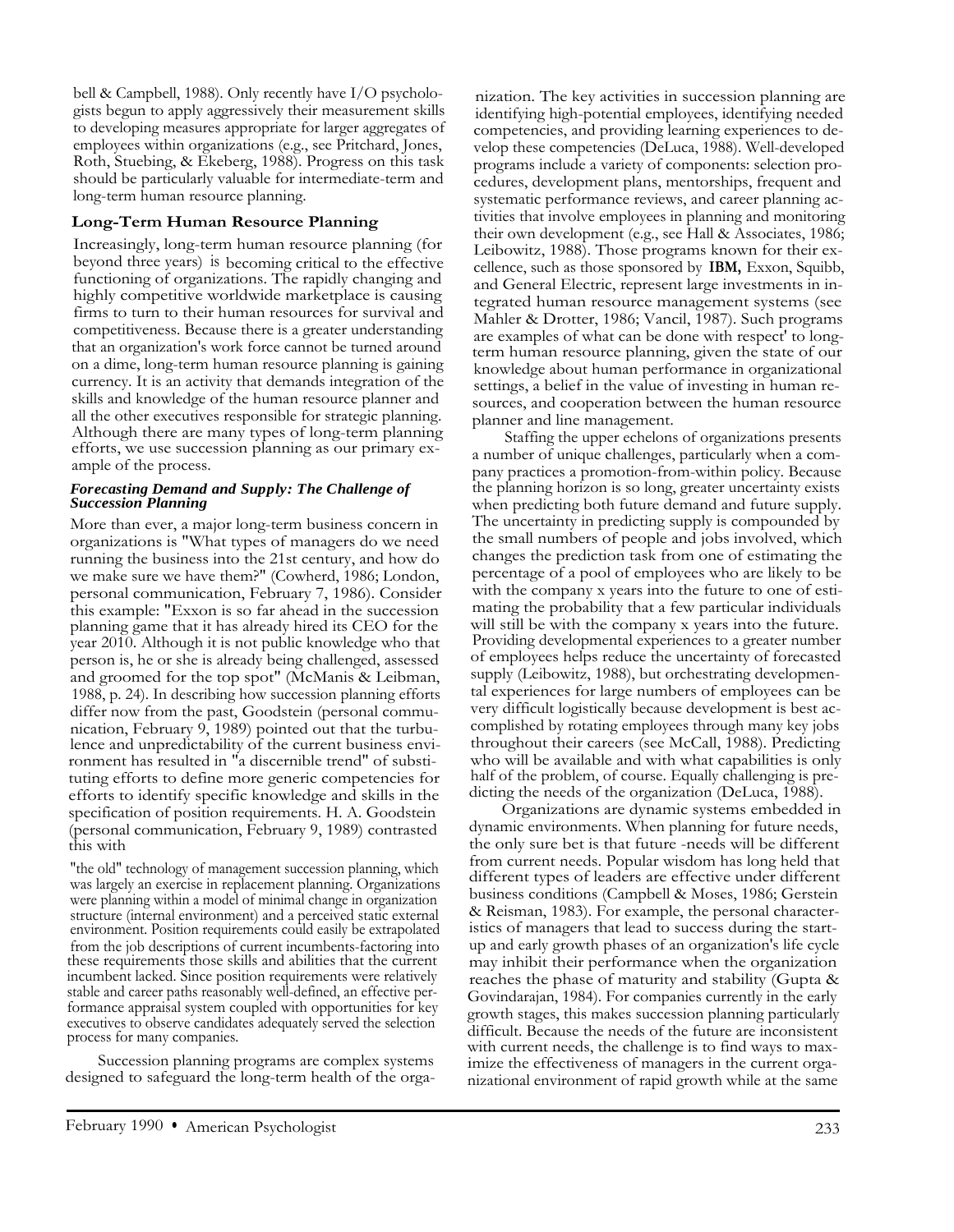time providing experiences for these managers to help them develop the skills they will need in the mature-stage organizational environment of the future.

Another type of major change that an organization may experience during a several-year planning horizon is a modification of their competitive strategy. Like a change from rapid growth to mature stability, a change in competitive strategies may have significant implications for the types of managers needed. Competitive strategy refers to the means by which a firm competes for business in the marketplace (see Porter, 1985). Competitive strategies can differ along a number of dimensions, including the extent to which firms emphasize innovation, qualityenhancement, or cost reduction (Schuler & Jackson, 1987). Briefly, the innovation strategy is used to develop products or services different from those of competitors; the primary focus is on continually offering something new and different. Enhancing product or service quality is the primary focus of the quality-enhancement strategy. In the cost-reduction strategy, firms typically attempt to gain competitive advantage by being the lowest-cost goods producer or service provider. (Although these three competitive strategies are described as pure types, in practice some overlap often occurs.)

It is likely that successful pursuit of these three different strategies requires employees to adopt different patterns of behavior. For example, organizations that pursue innovation as a strategy are likely to experience uncertainty because. the path to innovation includes a mix of spurts in progress and unforeseen setbacks (Quinn, 1979). In addition, the innovation process depends heavily on individual expertise and creativity. Steep learning curves and the rapid speed at which knowledge is accumulated through experience make it difficult for organizations to codify procedures. This means that employee turnover can have disastrous consequences (Kanter, 1985). Furthermore, innovation often threatens the status quo, causing some natural resistance and a volatile political climate (Fast, 1976).

These organizational conditions suggest that the pursuit of innovation is likely to be successful only if employees behave in particular ways. A large literature on innovation suggests that some of the behaviors needed from employees in firms pursuing innovation include creativeness, cooperation, risk-taking, flexibility, a longterm focus, and willingness to assume responsibility for outcomes. Many of these behaviors are quite unlike those needed when cost reduction is emphasized in an organization. When cost reduction is the focus, predictability is valued over creativity, risk-taking is less appropriate, and a short-term focus usually predominates (see Schuler & Jackson, 1987).

The differences in needed employee behaviors associated with different strategies have significant implications for human resource planning. For example, a recent study compared firms pursuing an innovation strategy with firms for whom innovation was of little importance. Firms pursuing an innovation strategy were more likely than other firms to emphasize long-term needs in their training programs for managers and to offer training to more employees throughout the organization. Supporting the notion that innovative organizations need to encourage flexibility and creativity, managers in innovative companies had jobs that required the use of more diverse skills (Jackson, Schuler, & Rivero, 1989). Results such as these suggest that when organizations change competitive strategies in response to a changing business environment, they may need to significantly alter broad patterns of employee attitudes and behaviors in order to be successful in implementing a new competitive strategy. To do so, they may implement major changes in various aspects of their personnel systems. The decision to change strategies requires a long-term perspective, and its success depends in part on changing the work environment in order to support needed changes in employee behaviors, which also requires a long-term perspective. Clearly, when organizations attempt to change their competitive strategies, business and human resource planning should be fully integrated.'

#### *Program Design and Implementation*

An early example of a company that used a psychological testing program to integrate its business needs and longterm human resource planning was Sears, Roebuck, & Company. In the early 1960s, Sears realized it, would need managers with unique abilities to guide the organization through a period of rapid expansion and growth. Based on careful evaluation of the available talent and anticipated future business conditions, Sears concluded that it should begin developing a talent pool that would include people who had greater mental ability, who were psychologically compatible with the company's need for innovation and change, who were skilled administrators and effective decision makers, and who were emotionally stable yet aggressive (Bentz, 1968, 1983). To ensure that such people would be available and could be identified, Sears developed a battery of psychological tests for use in their selection process, a process aided by the joint efforts of line management and human resource planners. Such tests are now a general component of the long-range planning efforts of many organizations because they help identify high-potential employees early in their careers (Bentz, 1983).

For many organizations, succession planning and career development are tools for integrating diverse subgroups within a corporation (see Campbell, in press). For example, Sara Lee Corporation has acquired more than 40 companies during the past several years. The company uses succession planning to move talented employees through the different subsidiaries in order to build a consistent corporate culture and a sense of corporate unity (McManis & Leibman, 1988). The challenge of integrating diversity is even greater for IBM, which has operations in 132 countries. According to Donald Laidlaw, director of IBM's executive resources, succession planning systems at IBM are designed to cover human resource needs in all 132 countries (Laidlaw, personal communi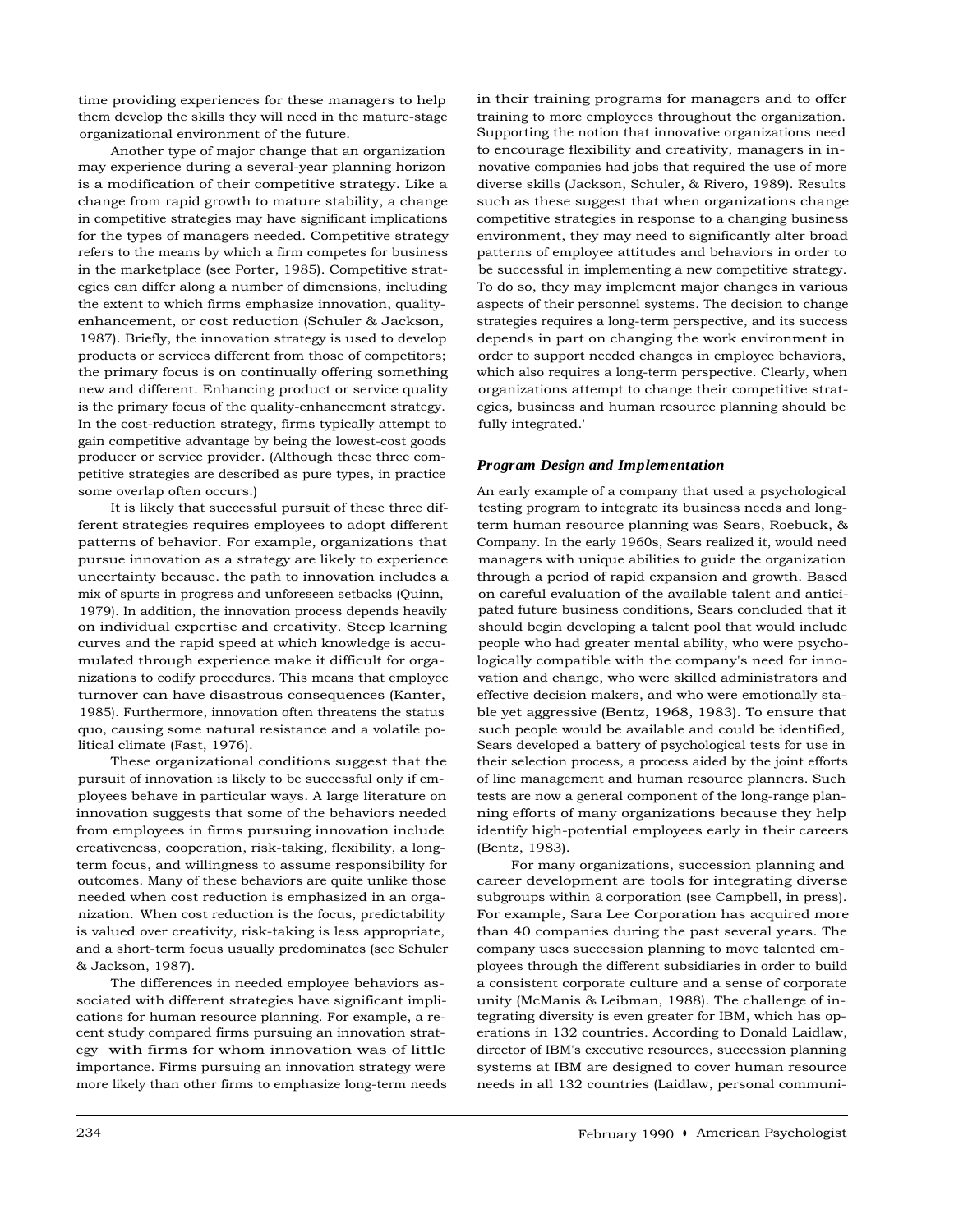cation, February 7, 1989). The size of **IBM combined** with the tremendous diversity of environments with which it must cope make predicting specific needs in the long term more or less impossible. This means effective leaders will be people who can deal well with ambiguity and who are broadly trained in all aspects of running a business. Developing such leaders is the objective of IBM's extensive succession planning and management development efforts. IBM's commitment to a general manager model of development led them to design a series of planned development positions that are used to test high-potential managers. Performance appraisals serve to continually revalidate initial judgments of future potential (and reduce executive management uncertainty).

Another company that has learned the value of having employees who can cope with ambiguity is AT&T, whose world was turned upside down in the early 1980s. In 1982, AT&T agreed to divest itself of its operating telephone companies. By 1984, more than 11,000 employees had chosen to leave AT&T rather than live with the massive changes that were about to take place as this former monolith was broken into eight different organizational units (Campbell & Moses, 1986). A leader in the design and use of assessment centers as a method for selecting managers for promotions, AT&T realized the need to begin proactively using assessment centers for developmental purposes. In addition to using assessment centers to develop managers' ability to cope with ambiguity, AT&T is trying to ensure that the organization as a whole is prepared for the future by developing two very different types of leaders-those with high levels of functional expertise and those with the broad expertise needed to be successful general managers (M. London, personal communication, February 7, 1989).

Although we have focused on succession planning in this article, it is important to note that other types of long-term human resource planning efforts are equally important. Space limitations prohibit us from discussing other types of efforts at length, but we offer one example to illustrate what can be accomplished when long-term human resource planning is used to its fullest extent to link competitive strategy and human resource practices. The example is Ford Motor Company's massive quality improvement program (see Banas, 1988). In 1979, top management at Ford acknowledged the need to begin working to develop a new style of human resource management in order to achieve its goal of producing highquality products at low cost ("At Ford, quality is job one"). Since 1979, Ford has actively and aggressively sought to increase employee involvement. Philip Caldwell, as president of the company in 1978, ushered in the new era at Ford when he announced to the top executives: "Our strategy for the years ahead will come to nothing unless we ask for greater participation of our workforce. Without motivated and concerned workers, we're not going to lower our costs as much as we need to-and we aren't going to get the quality product we need" (cited in Banas, 1988, p. 391). So began a major experiment in organizational change that included efforts to improve

the quality of work life and the beginnings of an organizational restructuring. The experiment is revealing the limits of our knowledge about how to change an organization's approach to managing people, an4 at the same time it is contributing to our knowledge about how to manage change. It is also providing another excellent illustration of the integration of business needs and human resource planning. Most important, the description Banas has given of the change process is likely to serve as a stimulus to new research.

#### *Evaluating Long-Term Programs*

Presently most of our knowledge about how to develop and improve long-term human resource programs has been generated through trial-and-error rather than through systematic research. Nevertheless, much knowledge about individual behavior and development has been gained by analysis of the massive amounts of data generated by large-scale, ongoing management planning systems. The excellent studies conducted within AT&T are models for how the practice of I/O psychology can inform the science of psychology (Bray, Campbell, Grant, 1974; Howard & Bray, 1988). These studies shed light on the question of how ability and personality factors contribute to managerial career success, and they also informed us about patterns of change over the life span and between generations.

Understandably, what rigorous researchers engaged in the evaluation of succession planning programs have emphasized is the ability to predict individual outcomes, such as career progress and satisfaction. It is also now appropriate to evaluate long-term programs using corporate outcomes such as share price, market share, receipt of industry awards, and so on. In the spirit of integrating business needs and human resource planning, such corporate indicators are legitimate criteria for evaluating success, in addition to individual outcomes. Doubtless there are many difficulties that complex, multifaceted interventions and long-term time horizons pose in drawing conclusions about cause-and-effect relationships; nonetheless, there are great opportunities for the I/O psychologist who adopts a long-term view and for human resource planners and line managers who coordinate their efforts to assess the long-term effectiveness of human resource programs in corporate and individual terms.

## **Conclusions**

Because the purpose of human resource planning is to ensure that the right people are in the right place at the right time, it must be linked with the plans of the total organization. Traditionally, there has been a weak oneway linkage between business planning and human resource planning. Business plans, where they exist, have defined human resource needs, thereby making human resource planning a reactive exercise. A description of conditions in the 1970s was provided by Walker (1978) in the opening article of the inaugural issue **of** *Human Resource Planning:*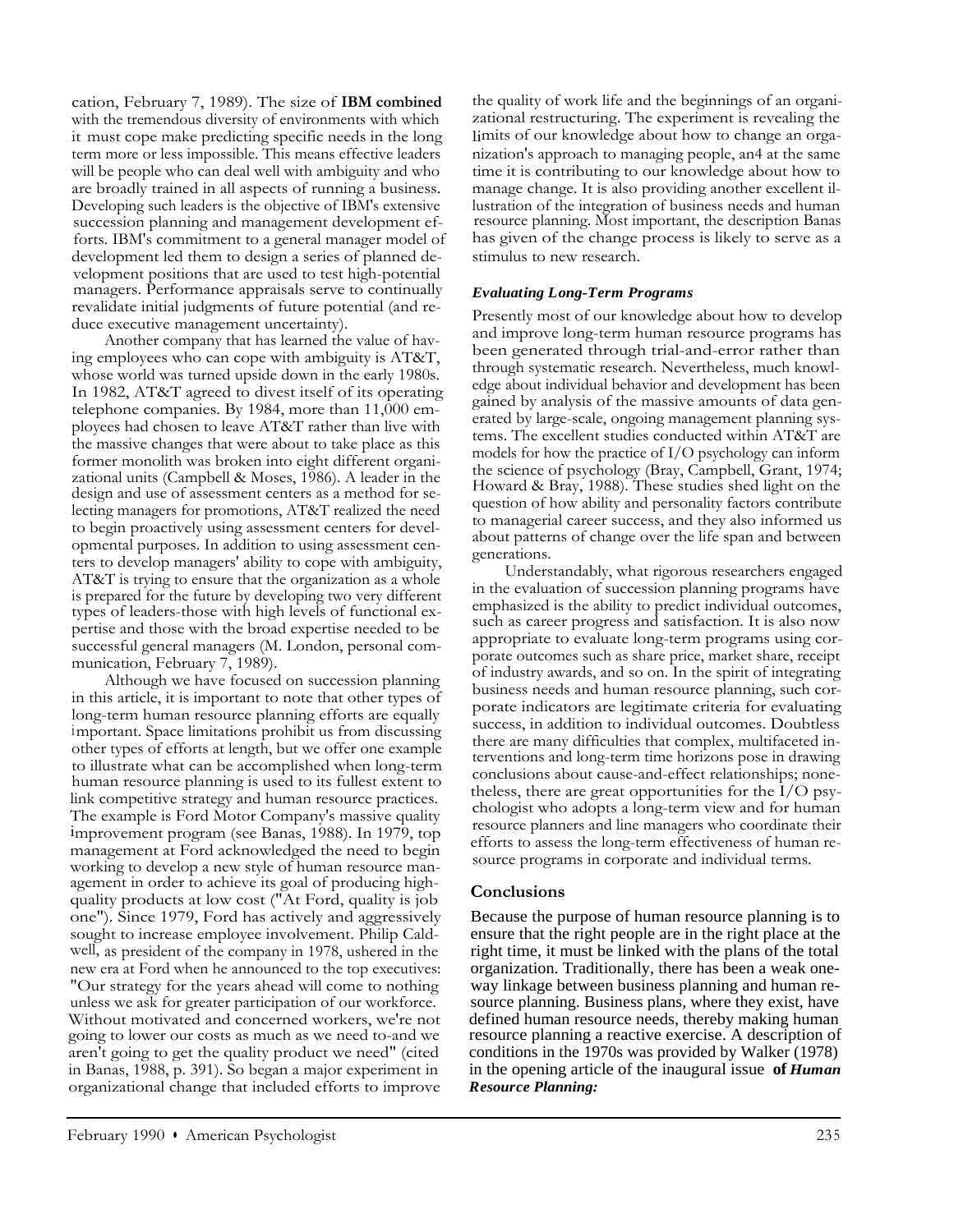Companies often give lip service to the importance of human resources in achievement of business objectives, but rarely is detailed, thoughtful analysis performed.... Personnel professionals, even human resource planning specialists, often are not well informed regarding business planning processes (and rarely have any direct contact with business planners) and are thus illequipped to introduce linkages between human resource planning and business strategic planning. (p. 1)

This was the state of the art when the first professional association for human resource planners, the Human Resource Planning Society, was founded in 1977.

Many organizations now recognize that they can benefit from a two-way linkage between business and human resource planning. With a two-way linkage, business plans are considered somewhat malleable in that they are influenced by human resource considerations, such as the cost and availability of labor. Such organizations realize that profitability requires that business objectives be linked to people-planning activities. If the right people are unavailable, performance goals cannot be met. "A two-way linkage is evident when astute managers no longer assume that every plan is doable" (Mills, 1985a, p. 48).

Recently, some organizations have moved toward having a completely integrative linkage between business planning and human resource planning. In these organizations, organizational effectiveness is facilitated by a human resource executive who is a fully participating member of the top management team. In this case business plans can be substantially modified by the human resource executive, and business results can be substantially improved.. For example, Don Rush, vice-president and chief executive officer of Weyerhaeuser Forest Product Company's Washington division, believes that "by integrating HR and business planning, we have 500 salaried people doing more than 1,200 did; we have improved teamwork, morale, commitment, and profitability" ("The HR Edge," 1988, p. 1). Such integration is likely to spread among the most competitive U.S. organizations. As this happens, the relationships that were illustrated in Figure <sup>I</sup> among human resource planning activities and those between human resource and business planning should become more common. Unfortunately, it is beyond the scope of this article to include a description of the management processes that organizations are using to achieve complete integration between their human resource and business planning activities, but interested readers are encouraged to read the discussions provided by Golden and Ramanujam (1985), Dyer (1986), Mirvis (1985), and Schuler (1988).

Human resource planning becomes more complex as the time horizon for planning stretches further into the future, so it is not surprising that companies become involved in longer term planning activities only after becoming proficient in shorter term planning activities. Mills (1985b) found support for this pattern in his study of the planning practices of 291 organizations. An evolutionary pattern, going from mastery of techniques for short-term planning to development of long-term planring capabilities, is also evident in the related technical and scientific literatures on planning. Much of the research conducted by I/O psychologists has been directed at improving short-term outcomes such as attracting applicants, maximizing performance, and minimizing dissatisfaction and stress in order to retain valued employees. Currently, there is a growing awareness that these activities need to be clearly and explicitly linked to improving organizational productivity, quality, innovation, and employee satisfaction and involvement (see Campbell & Campbell, 1988).

It seems clear that human resource management in general, and human resource planning in particular, will become more closely tied to the needs and strategies of organizations. As this occurs, human resource planning will be the thread that ties together all other human resource activities and integrates these with the rest of the organization. With the growing recognition that different types of organizations require different human resource practices (see, e.g., Kerr, 1982; Miles & Snow, 1984; Schuler, 1987), human resource planners are being challenged to develop packages of practices that fit the unique needs of their organizations and contribute to effectiveness. Research that will assist planners in the development and implementation of integrated human resource systems is urgently needed.

Also needed is research on the change process. Organizations of the future are likely to be in a state of continuous change and uncertainty. Human resource planning is likely to be seen not only as the thread that ties together all human resource practices, but also as the instrument for establishing and signaling when and how practices should change. In other words, human resource planners are likely to take on the role of organizational change agents (Beer & Walton, 1987). To be effective in this role, they will need to adopt a systems perspective for understanding how the behaviors of individuals influence and are influenced by the larger organizational context.

As organizations change more quickly, so will the knowledge, skills, and behaviors needed from employees. This means that people working in organizations will be asked continually to adjust to new circumstances. Assessing and facilitating peoples' capacity for change are two activities that psychologists are likely to be called on to do, yet there is very little research available to consult for guidance. Whereas organizations are seeking changes from employees, employees will be demanding that organizations change to meet the needs of the increasingly diverse work force. Research designed to help us understand how organizations can establish and maintain employee flexibility and adaptability is likely to make an important contribution.

Thus a final challenge in human resource planning is balancing current needs-of organizations and their employees-with those of the future. The criterion against which this balancing act is measured is whether employees are currently at the right place doing the right things but yet are ready to adapt appropriately to different activities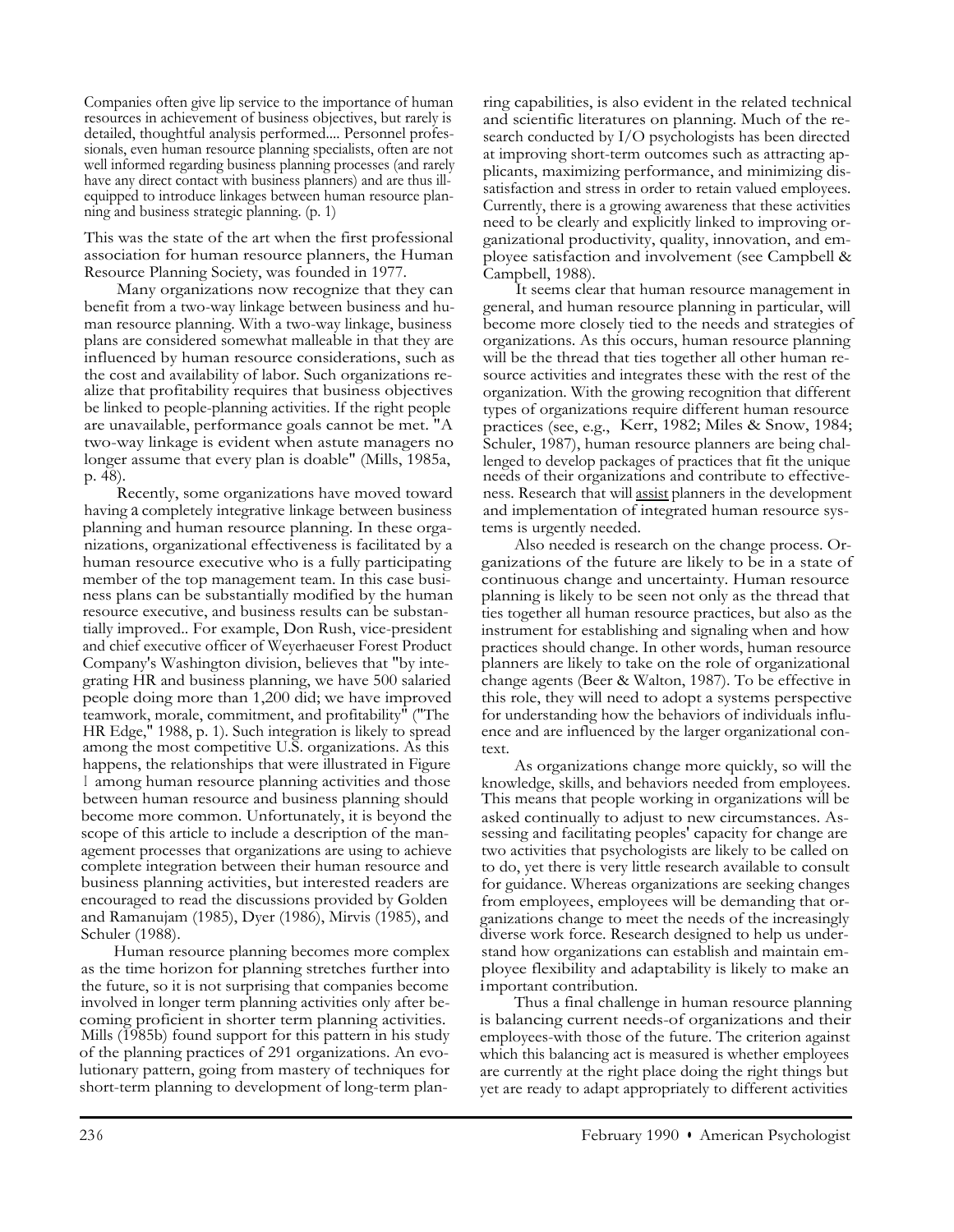when organizational change is needed. Similarly, I/O psychologists involved in human resource planning can use the effectiveness of their current activities and their readiness to engage in the new activities needed to face the challenges of the future as the criteria against which they evaluate their own performance.

#### **REFERENCES**

- American Telephone & Telegraph Company. (1980). *Survey of business service center jobs: Technical supplement.* Basking Ridge, NJ: Author.
- Arvey, R. D., & Faley, R. H. (1988). *Fairness in selecting employees* (2nd ed.). Reading, MA: Addison-Wesley.
- Arvey, R. D., Salas, E., & Gialluca, K. A. (1989). *Using task inventories to forecast skills and abilities.* Unpublished manuscript, University of Minnesota, Industrial Relations Center, Minneapolis.
- Banas, P. A. (1988). Employee involvement: A sustained labor/management initiative at the Ford Motor Company. In J. P. Campbell, R. J. Campbell, & Associates (Eds.), *Productivity in organizations* (pp. 388-416). San Francisco: Jossey-Bass.
- Bechet, T P., & Maki, W. R. (1987). Modeling and forecasting: Focusing on people as a strategic resource. *Human Resource Planning, 10,* 209-  $219$
- Beer, M., & Walton, A. E. (1987). Organizational change and development. *Annual Review of Psychology, 38,* 339-367.
- Bentz, V. J. (1968). The Sears experience in the investigation, description, and prediction of executive behavior. In J. A. Myers, Jr. (Ed.), *Predicting managerial success (pp.* 59-152). Ann Arbor, MI: Foundation on Research for Human Behavior.
- Bentz, V. J. (1983, August). *Executive selection at Sears: An update.* Paper presented at the Fourth Annual Conference on Frontiers of Industrial Psychology, Virginia Polytechnic Institute, Blacksburg.
- Bolick, C., & Nestleroth, S. (1988). *Opportunity 2000.* Washington, DC: U.S. Government Printing Office.
- Boudreau, J. W., & Berger, C. J. (1985). Decision-theoretic utility analysis applied to employee separations and acquisitions. *Journal ofApplied Psychology, 70,* 571-612.
- Bowen, D. E., & Schneider, B. (1988). Services marketing and management: Implications for organization behavior. In B. M. Staw & L. L. Cummings (Eds.), *Research in organizational behavior (pp.* 43-80). Greenwich, CT: JAI Press.
- Bray, D. W., Campbell, R. J., & Grant, D. L. (1974). *Formative years in business: A long-term AT&T study of managerial lives.* New York: Wiley.
- Bres, E. S. III, Niehaus, R. J., Schinnar, A. P., & Steinbuch, P. (1983). Efficiency evaluation of EEO program management. *Human Resource Planning, 6,* 233-247.
- Burack, E. H. (1988). A strategic planning and operational agenda for human resources. *Human Resource Planning, 11,* 63-68.
- Campbell, R. J. (in press). Implementing human resource development strategies. In K. N. Wexley (Ed.), *Developing human resources.* Washington, DC: Bureau of National Affairs.
- Campbell, J. P., Campbell, R. J., & Associates. (Eds.). (1988). *Productivity in organizations.* San Francisco: Jossey-Bass.
- Campbell, R. J., & Moses, J. L. (1986). Careers from an organizational perspective. In D. T. Hall & Associates (Eds.), *Career development in organizations (pp.* 274-309). San Francisco: Jossey-Bass.
- Cascio, W. F (1986). *Costing human resources: The financial impact of behavior in organizations.* Boston: Kent.
- Charnes, A., Cooper, W. W., Lewis, K. A., & Niehaus, R. J. (1978). A multi-level coherence model for EEO planning. In A. Charnes, W. W. Cooper, & R. J. Niehaus (Eds.), *Management science approaches to rnanpoHrr planning and organization design.* New York: Elsevier North Iiolland.
- Charnes, A., ('(HK er, W, W., Nelson, A., & Niehaus, R. J. (1982). Model extension and computation in goal-arc network approaches for EEO planning. *INH)tl, '11(4), I 17*
- Coates, J. I . (1987) An rnvuon+uental scan Pro)rcting human resource trends. *tlurnon i 'n'uo r t'hinnrm~. 11), 201) - ?* <sup>I</sup> <sup>1</sup>
- Copeland, I.. (1988. Ju)y) 'aI ngr,t,sete~t, I'umerrs soul ehamp~ons of change. *l'rrsonnrl* ti O
- Cowherd, D. M. (1986). On executive succession: Conversation with Lester B. Korn. *Human Resource Management, 25,* 335-347.
- Davis, D. D., & Associates. (Eds.). (1986). *Managing technological innovation.* San Francisco: Jossey-Bass.
- Delbecq, A., Van de Ven, A. H., & Gustafson, D. (1975). *Group techniques for program planning.* Dallas: Scott.
- DeLuca, J. R. (1988). Strategic career management in non-growing, volatile business environments. *Human Resource Planning, 11, 49-* 62.
- Dumaine, B. (1989, July 3). What the leaders of tomorrow see. *Fortune,* pp. 48-62.
- Dyer, L. (1982). Human resource planning. In K. M. Rowland & G. R. Ferris (Eds.), *Personnel management (pp.* 31-47). Boston: Allyn & Bacon.
- Dyer, L. (Ed.). (1986). *Human resource planning: Tested practices in five US. and Canadian companies.* New York: Random House.
- Dyer, L., & Heyer, N. D. (1984). Human resource planning at IBM. *Human Resource Planning, 7,* 111-126.
- Early retirement incentives: Two approaches. (1987, January *8). Bulletin to Management, p. 15.*
- Ehrlich, E. (1988, September 19). Business is becoming a substitute teacher. *Business Week, p.* 113.
- Fast, N. D. (1976). The future of industrial new venture departments. *Industrial Marketing Management, 8,* 264-273.
- Fleishman, E. A., & Quaintance, M. K. (1984). *Taxonomies of human performance.* New York: Academic Press.
- Gerstein, M., & Reisman, H. (1983, Winter). Strategic selection: Matching executives to business conditions. *Sloan Management Review, pp.* 33-49.
- Glickman, A. S. (Ed.). (1982). *The changing composition of the workforce: Implications for future research and its application.* New York: Plenum Press.
- Golden, K. A., & Ramanujam, J. (1985). Between a dream and a nightmare: On the integration of the human resource management and strategic business planning processes. *Human Resource Management,* 24(4), 429-452.
- Greenhalgh, L., McKersie, R. B., & Gilkey, R. W. (1986, Spring). Rebalancing the workforce at IBM: A case study of redeployment and revitalization. *Organizational Dynamic, pp.* 30-47.
- Gupta, A. K., & Govindarajan, V. (1984). Business unit strategy, managerial characteristics, and business unit effectiveness at strategy implementation. *Academy of Management journal,* 9, 25-41.
- Gu»ardi, W. (1989, July 3). Wisdom from the giants of business. *Fortune,* pp. 78-88.
- Hall, D. T., & Associates. (1986). *Career development in organizations.* San Francisco: Jossey-Bass.
- Hay Group. (1988, April *3). Forging a new workforce alliance: How to meet the broadened human resource needs of the 1990s.* Presentation given in New York City.
- Hennecke, M. (1984). *Human resource planning: Strategy formulation and implementation.* Minnetonka, MN: Golle & Homes Consulting.
- Hollander, E. P., & Offerman, L. R. (1990). Organizations of the future: Changes and challenges. *American Psychologist,* 45, 95-108.
- Howard, A., & Bray, D. W. (1988). *Managerial lives in transition: Advancing age and changing times.* New York: Guilford Press.
- The HR edge. (1988, September). *HR Reporter. p. 1.*
- Jackson, S. E., Schuler, R. S., & Rivero, J. C. (1989). Organizational characteristics as predictors of personnel practices. *Personnel Psychology, 42,* 727-736.
- Johnston, W. B., &Packer, A. H. (1987). *Workforce 2000.* Indianapolis, IN: Hudson Institute.
- Kahales, H., Pazer, H. L., Hoagland, J. S., & Leavitt, A. (1980). Human resource planning activities in U.S. Firms. *Human Resource Planning.* 3, 53-66.
- Kanter, R. (1985, Winter). Supporting innovation and venture development in established companies. *Journal of Business Venturing. 1* 47-60.
- Katz, D., & Kahn, R. L. (1978). *The social psychology ql'organmition* (2nd ed.). New York: Wiley.
- Kerr, J. I.. (1982). Assigning managers on the basis of the )itc (v, lt *Journal ofBusiness Strategy, 7,* 58-65.
- Kix han, T. A., MacDuffre, J. P., & Osterman, P. (1988). Employineist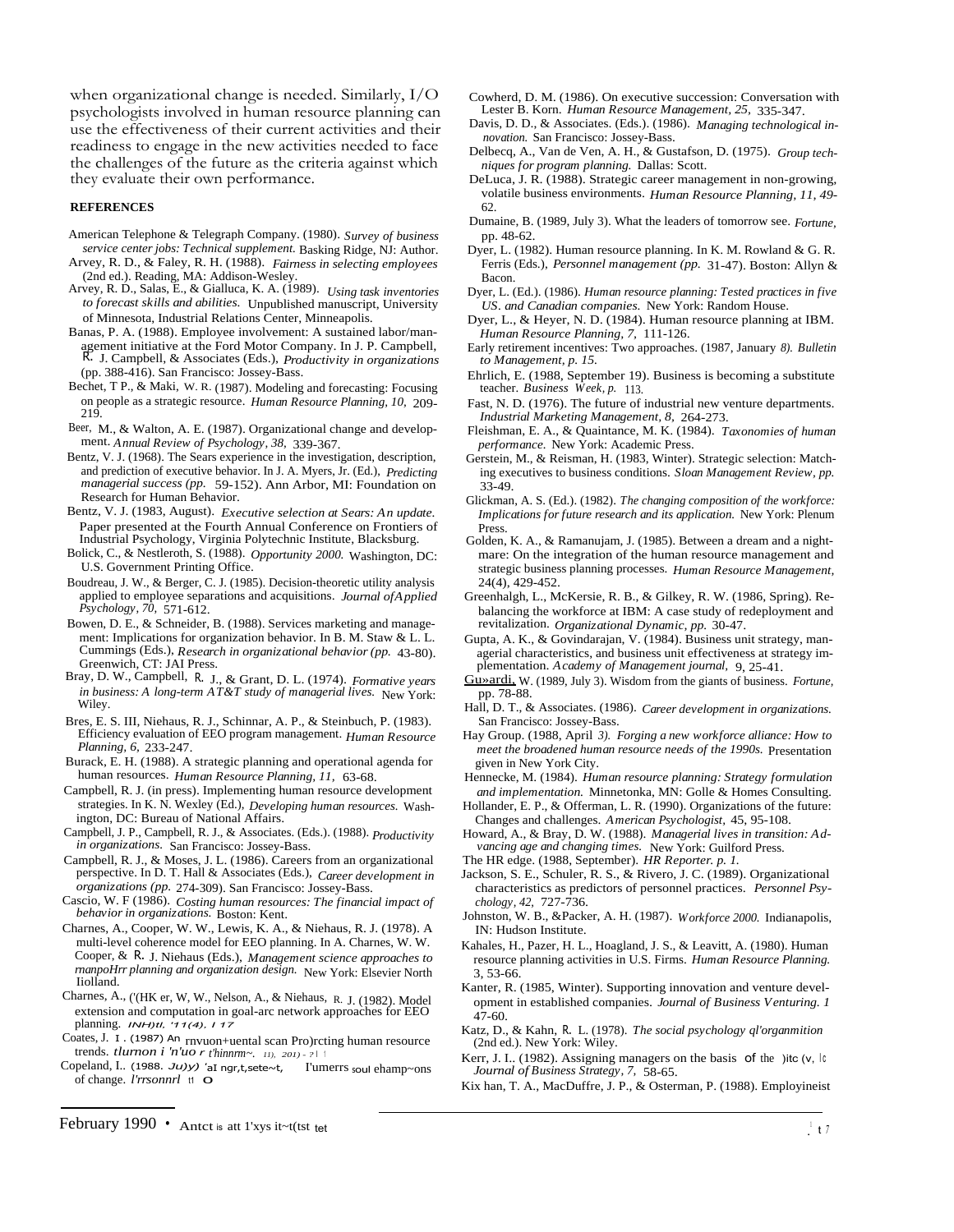security at DEC: Sustaining values amid environmental change. Human Resource Management, 27, 121-144.

- Krzystofiak, F. (1982). Estimating EEO liability. Decision Sciences, 2, 10-17.
- Lawler, E. E. III. (1986). High-involvement management. San Francisco: Jossey-Bass.
- Lawrence, S. (1989, April). Voice of HR experience. Personnel Journal, 61-75.
- Ledvinka, J., & La Forge, R. L. (1978). A staffing model of affirmative action planning. Human Resource Planning, 1, 135-150.
- Leibowitz, Z. B. (1988). Designing career development systems: Principles and Practices. Human Resource Planning, 11, 195-207.
- Levine, E. A. (1983). Everything you always wanted to know about job
- analysis. Tampa, FL: Mariner Publishing. Lorance v. AT&T, 490 U.S., 1989.
- Mac coby M. (1988). Why work: Leading the new generation. New York: Simon & Schuster.
- Mahler W. R., & Drotter S. J. (1986). The succession planning handbook for the chief executive. Midland Park, NJ: Mahier Publishing.
- Managing now for the 1990s. (1988, September). Fortune, pp. 44-96. Martin v. Wilks, 490 U.S. , 1989.
- 
- McCall,' M. W., Jr. (1988). Developing executives through work expe-riences. Human Resource Planning, 11, 1-11. McCormick, E. J., Jeanneret, P. R., & Mecham, R. C. (1972). A study of job characteristics and job dimensions based on the Position Analysis
- Questionnaire (PAQ). Journal of Applied Psychology, 56, 347-368. McCune, J. T, Beatty, R. W., & Montagno, R. V. (1988). Downsizing:
- Practices in manufacturing firms. Human Resource Management, 27, 145-161.
- McManis, G. L., & Leibman, M. S. (1988, August). Succession planners. Personnel Administrator, 24-30.
- Migliore, R. (1984). An MBO approach to long range planning. Englewood Cliffs, NJ: Prentice-Hall.
- Migliore, R (1986). Strategic long range planning (rev ed.). Tulsa, OK: Western Printing.
- Miles, R. E., & Snow, C. C. (1984). Designing strategic human resource systems. Organizational Dynamics, 12, 36-52.
- Milkovich, G., Annoni, A., & Mahoney, T (1972, December). The use of Delphi procedures in manpower forecasting. Management Science, 381-388.
- Milkovich, G. T, Dyer, L., & Mahoney, T A. (1983). HRM planning. In S. J. Carroll & R. S. Schuler (Eds.), Human resources management in the 1980s (pp. 2-1-2-28). Washington, DC: Bureau of National Affairs.
- Milkovich, G. T, & Phillips, J. D. (1986). Human resource planning: Merck. In L. Dyer (Ed.), Human resource planning: Tested practices offive US. and Canadian companies (pp. 2-20). New York: Random House.
- Miller, G. E. (1980). A method for forecasting human resource needs against internal and external labor markets. Human Resource Plan-
- ning, 3, 189-200. Mills, D. Q. (1985a, August 8). Planning policies. Bulletin to Manage-
- ment, p. 48. Mills, D. Q. (1985b, July-August). Planning with people in mind. Harvard Business Review, 97-105.
- Mills, D. Q. (1987). Not like our parents. New York: Morrow.
- Mills, P. K., & Moberg, D. J. (1982). Perspectives on the technology of service operations. Academy of Management Review, 7, 467-478.
- Mirvis, P. H. (1985). Formulating and implementing human resource strategy: A model of how to do it, two examples of how it's done. Human Resource Management, 24(4), 385-412.
- Mobley, W H., Griffeth, R. W., Hand, H. H., & Meglino, B. M. (1979). Review and conceptual analysis of the employee turnover process.
- Psychological Bulletin, 86, 493-522. Mowday, R. T, Porter L. W., & Steers, R. M. (1982). Employee-organization linkages: The psychology of commitment, absenteeism, and turnover. New York: Academic Press.
- Murdick, R. G., & Schuster, F (1983). Computerized information support for the human resource function. Human Resource Planning, 6, 25-35.
- National Alliance of Business. (1986). Youth 2000: A call to action. Washington, DC: Author.
- Needed: Human capital. (1988, September.19). Business Week pp. 110- 141.
- Nelson-Horchler, J. (1988, April 18). Demographics deliver a warning. Industry Week, p. 58.
- Nelton, S.-(1988, July). Meet your new work force. Nation's Business,
- pp. 14-21. Niehaus, R. J. (1979). Computer-assisted human resources planning. New York: Wiley Inter-Science.
- Niehaus, R. J. (1980). Human resource planning flow models. Human Resource Planning, 3, 177-187.
- Niehaus, R. J. (1988). Models for human resource decisions. Human Resource Planning, 11, 95-108.
- Niehaus, R. J., Schinnar, A. P., & Walter, L. C. (1987). Productivity and organizational economies of personnel services. In R. J. Niehaus (Ed.), Strategic human resource planning applications (pp. 111-138). New York: Plenum Press.
- Odiorne, G. S. (1981, July). Developing a human resource strategy. Personnel Journal, 534-536.
- Offermann, L. R. & Gowing, M. K. (1990).' The changing face of corporate America: Themes and issues for psychologists working in organizations. American Psychologist, 45, 95-108.
- Page, R C., & Van De Vroot, D. M. (1989). Job analysis and HR planring In W. F Cascio (Ed.), Human resource planning employment and placement. Washington, DC: Bureau of National Affairs, Inc.
- Patterson v. McLean Credit Union, 491 U.S. Perry, N. (1988, November 7). Saving the schools: How business can
- help. Fortune, pp. 42-52. Piskor W. G., & Dudding, R. C. (1978). A computer-assisted manpower planning model. In D. T Bryant &-R J. Niehaus (Eds.), Manpower planning and organization design (pp. 145-154). New York: Plenum Press
- Planning with people. (1984, May 3). Bulletin to Management, pp. 2, 7. Porter, M. E. (1985). Competitive advantage. New York: Free Press.
- Pritchard, R. D., Jones, S. D., Roth, P. I , Stuebing, K. K., & Ekeberg, S. E. (1988). Effects of group feedback, goal setting, and incentives on organizational productivity. Journal of Applied Psychology, 73, 337-358.
- Quinn, J. B. (1979, Spring). Technological innovation, entrepreneurship, and strategy Sloan Management Review, 20-30.
- Rush, J. C., & Borne, L. C. (1986). Human resource planning: Ontario Hydra In L. Dyer (Ed.), Human resource planning: Tested practices in five major US. and Canadian companies (pp. 21-33). New York: Random House.
- Schneider, B., & Konz, A. M. (1989). Strategic job analysis. Human Resource Management, 38, 51-64.
- Schneider, B., & Schmitt, N. (1986). Staffing organizations. Glenview, IL: Scott, Foresman.
- Schuler, R. S. (1987). Personnel and human resources management practice choices and organizational strategy. Journal of Human Re source Planning, 10, 1-21.
- Schuler, R. S. (1988). A case study of the HR department at Swiss Bank Corporation: Customerization for organizational effectiveness. Human Resource Planning, 11, 241-253.
- Schuler, R. S., & Jackson, S. E. (1987, August). Linking human resource practices with competitive strategies. Academy of Management Ex-ecutive, 207-219.
- Staw, B. M. (1977). The experimenting organization: Problems and prospects. In B. M. Staw (Ed.), Psychological foundations of organi-zational behavior (2nd ed., pp. 421-437). Santa Monica, CA: Goodyear
- Teltsch, K. (1988, December 4). Business sees aid to schools as a net
- gain. The New York Times, p. 1. Thompson, J. D. (1967). Organizations in action. New York: McGraw-Hill.
- U.S. Air Force Occupational Measurement Center. (1981). Ground radio operator career ladder AFSC 293X3 (Rep. No. AFPT90-293-415). Randolph Air Force Base, TX: U.S. Air Force Occupational Measurement Center.
- Vancil, R. F (1987). Passing the baton: Managing the process of CEO succession. Boston: Harvard Business School Press.
- Vetter, E. W (1967). Manpower planning for high talent personnel. Ann